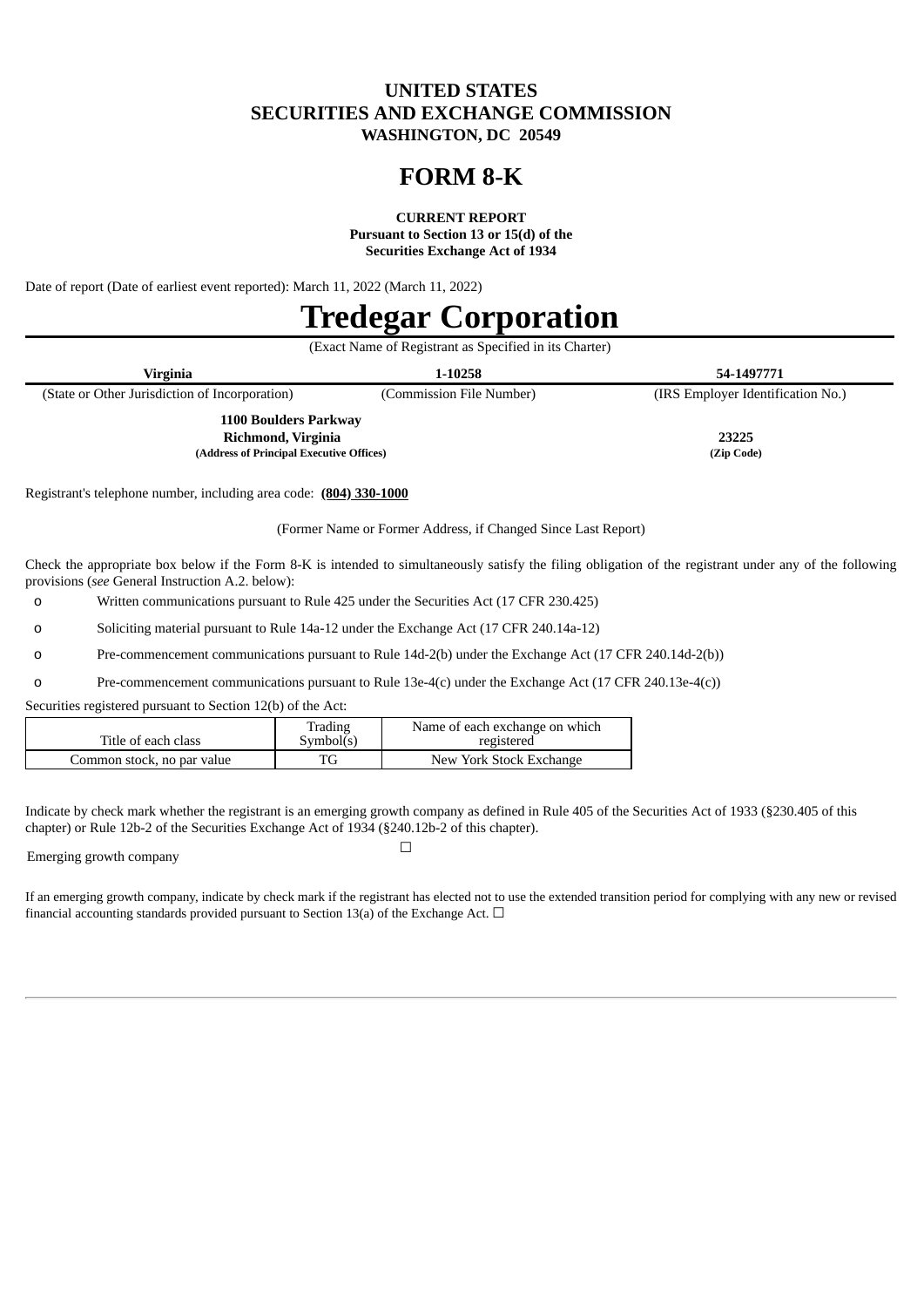## **Item 2.02** *Results of Operations and Financial Condition*

On March 11, 2022, Tredegar Corporation announced its results of operations for the fourth quarter and year ended December 31, 2021. Furnished as Exhibit 99 and incorporated herein by reference is the press release issued by Tredegar Corporation containing that announcement.

In accordance with General Instruction B.2 of Form 8-K, the information in Item 2.02 of this Current Report on Form 8-K, including Exhibit 99, shall not be deemed "filed" for the purposes of Section 18 of the Securities Exchange Act of 1934, as amended, or otherwise subject to the liabilities of that section, nor shall it be incorporated by reference into any filing or other document pursuant to the Securities Act of 1933, as amended, except as shall be expressly set forth by specific reference in such filing or document.

#### **Item Financial Statements and Exhibits.**

**9.01**

| (i) Exhibits.<br>Exhibit No. | <b>Description</b>                                                     |
|------------------------------|------------------------------------------------------------------------|
| 99                           | Press Release, dated March 11, 2022 (furnished pursuant to Item 2.02). |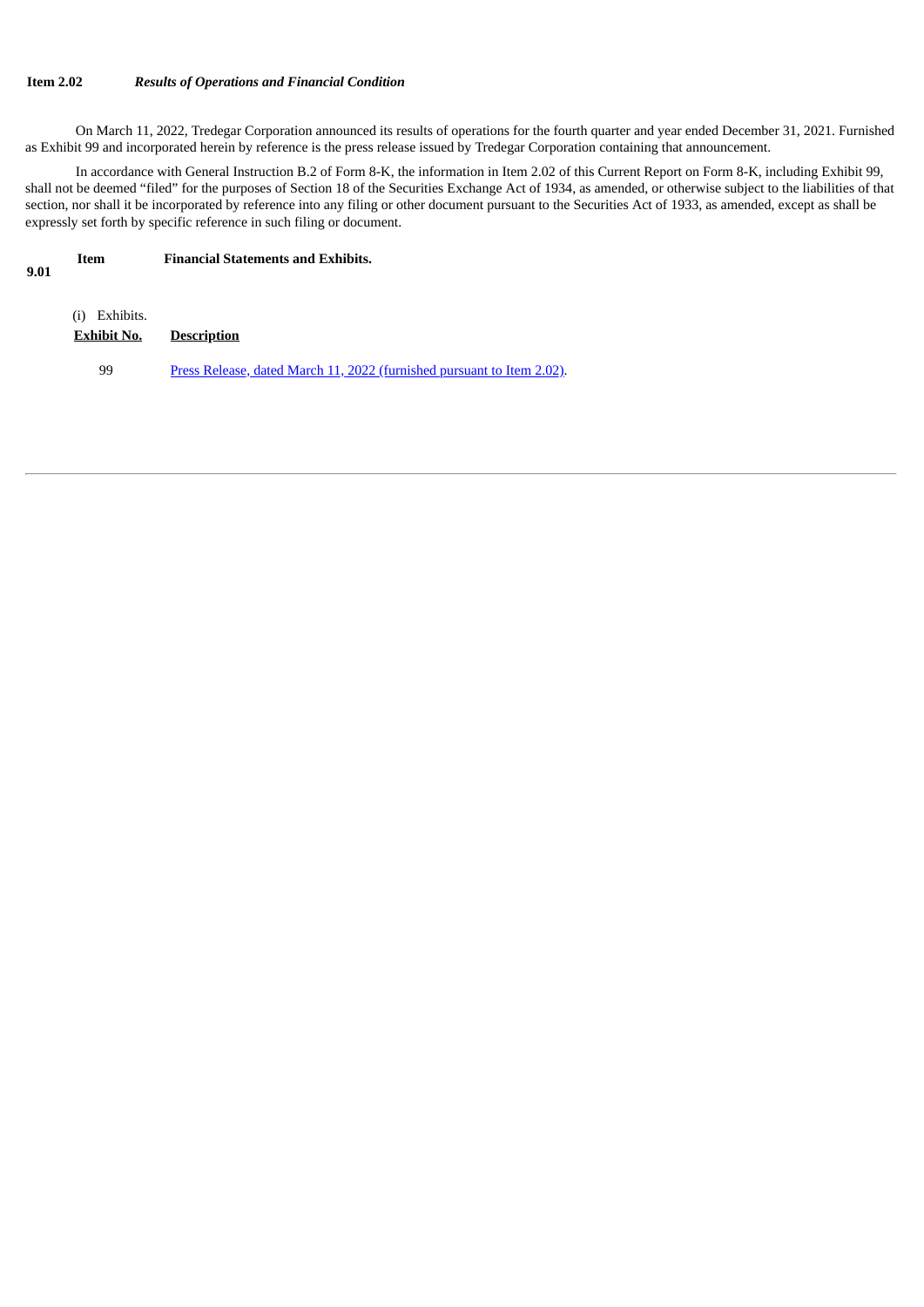## **SIGNATURES**

Pursuant to the requirements of the Securities Exchange Act of 1934, as amended, the Registrant has duly caused this report to be signed on its behalf by the undersigned hereunto duly authorized.

## **TREDEGAR CORPORATION**

(Registrant)

Date: March 11, 2022 By: /s/ D. Andrew Edwards

D. Andrew Edwards Executive Vice President and Chief Financial Officer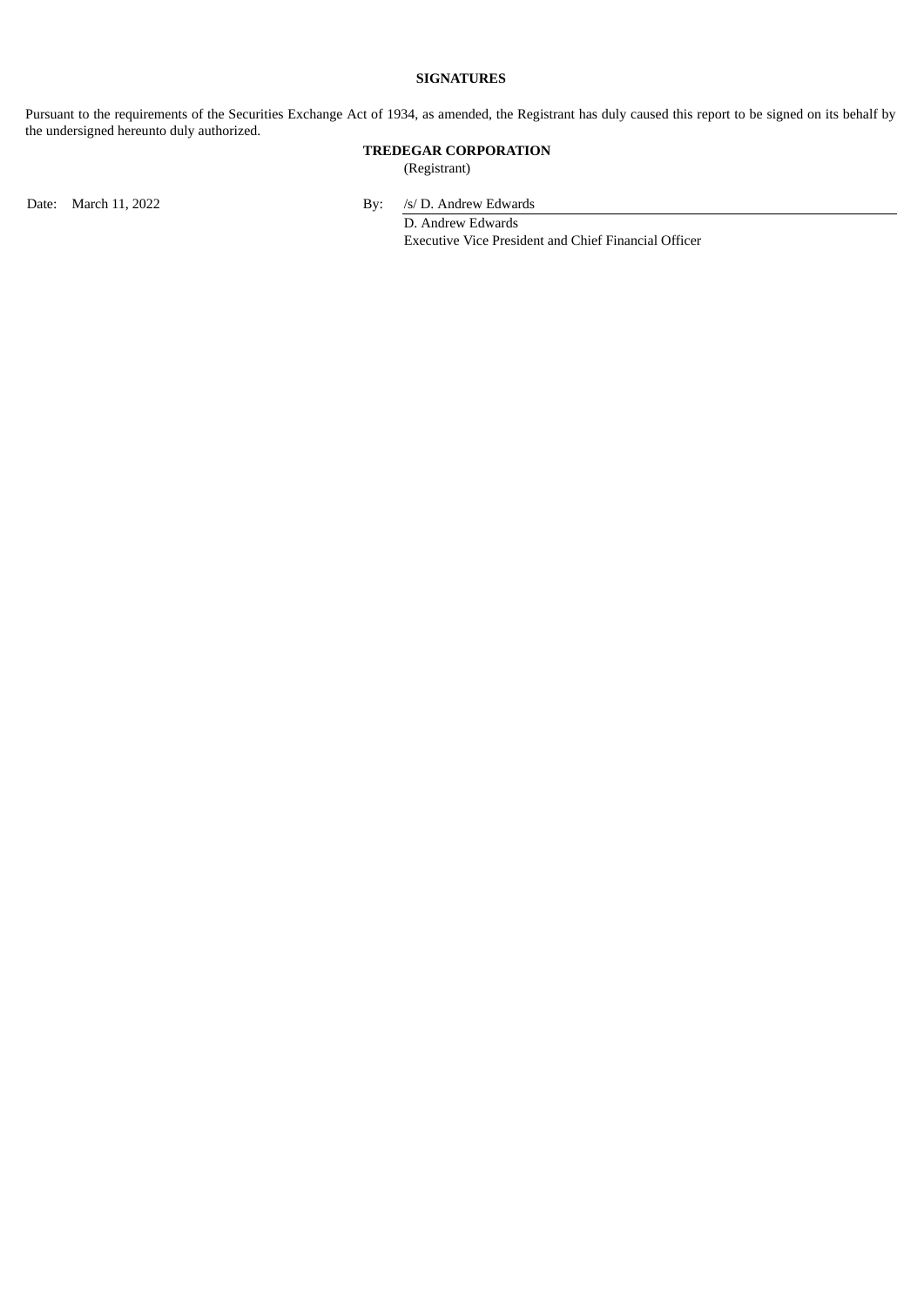## **TREDEGAR REPORTS FOURTH QUARTER AND FULL YEAR 2021 RESULTS**

<span id="page-3-0"></span>RICHMOND, VA--(BUSINESS WIRE)--March 11, 2022--Tredegar Corporation (NYSE:TG, also the "Company" or "Tredegar") today reported fourth quarter and full year financial results for the period ended December 31, 2021.

Fourth quarter 2021 net income from continuing operations was \$21.4 million (\$0.63 per diluted share) compared to \$6.5 million (\$0.19 per diluted share) in the fourth quarter of 2020. Net income from ongoing operations, which excludes special items, was \$6.2 million (\$0.18 per diluted share) in the fourth quarter of 2021 compared to \$9.7 million (\$0.29 per diluted share) in the fourth quarter of 2020.

Full year 2021 net income from continuing operations was \$57.9 million (\$1.72 per diluted share) compared to net loss from continuing operations of \$16.8 million (\$0.51 per diluted share) in 2020. Net income from ongoing operations was \$39.6 million (\$1.18 per diluted share) in 2021 compared to \$50.8 million (\$1.51 per diluted share) in 2020. A reconciliation of net income (loss) from continuing operations, a financial measure calculated in accordance with U.S. generally accepted accounting principles ("GAAP"), to net income from ongoing operations, a non-GAAP financial measure, for the three months and year ended December 31, 2021 and 2020, is provided in Note (a) of the Notes to the Financial Tables in this press release.

#### **Fourth Quarter Financial Results Highlights**

- Earnings before interest, taxes, depreciation and amortization ("EBITDA") from ongoing operations for Aluminum Extrusions of \$10.9 million was \$2.8 million lower than the fourth quarter of 2020
- EBITDA from ongoing operations for PE Films of \$6.7 million was \$4.5 million lower than the fourth quarter of 2020
- EBITDA from ongoing operations for Flexible Packaging Films of \$6.4 million was \$1.7 million lower than the fourth quarter of 2020

John Steitz, Tredegar's president and chief executive officer, said, "We continue to manage through supply chain and inflation issues at each of our businesses. At Bonnell Aluminum, production challenges and inefficiencies persist from labor shortages. On the bright side, orders and backlog remain robust. In addition, we recently approved the implementation of new enterprise resource planning and manufacturing execution systems that will replace existing systems that are over 30 years old. This highly strategic two-year project includes estimated capital expenditures of \$28 million and expenses of \$3 million, which we estimate will generate operational and commercial benefits, including higher yield, productivity and other improvements, of approximately \$9 million annually once the systems are fully implemented and functioning."

Mr. Steitz continued, "PE Films continues to focus on generating new business to offset profit declines from previously announced product transitions and margin pressures. Terphane had another stellar performance in 2021 despite a very competitive marketplace."

Mr. Steitz further stated, "Debt, net of cash, declined by approximately \$80 million during 2021. In addition to generating strong cash flow from operations after paying dividends, we received cash of \$47.1 million at the end of December from the sale of our investment in kaléo. On February 10, 2022, we announced the use of \$50 million of revolver borrowings for a contribution to our frozen pension plan in conjunction with the initiation of a process to terminate and settle the plan. This action should remove risk from our balance sheet while preserving retirement benefits that are due to participants."

#### **THE IMPACT OF COVID-19 AND RELATED FINANCIAL CONSIDERATIONS**

#### *Essential Business and Employee Considerations*

The Company's priorities during the coronavirus ("COVID-19") pandemic continue to be to protect the health and safety of employees while keeping its manufacturing sites open due to the essential nature of many of its products. The Company has continued to manufacture the full range of products at its facilities.

The Company's protocols to protect the health and well-being of its employees from COVID-19 continue to evolve as the Centers for Disease Control, the Office of the Surgeon General and other state and local health departments learn more about the virus and its variants. Consistent with recommendations and mandates from government agencies and health authorities, the Company has implemented multiple layers of COVID-19 protections and interventions.

The Company has engaged in an education campaign that provides employees with the most accurate and up-to-date information related to COVID-19 vaccines and has offered different monetary and/or time-away-from-work incentives to encourage employees to get vaccinated with the primary dose(s) and to get a booster shot once eligible. The Company will continue to monitor available information to assess safeguards that may be taken to try to prevent a COVID-19 outbreak in the workplace.

Aluminum Extrusions, also known as Bonnell Aluminum, continues to experience higher than normal absenteeism and hiring difficulties, which it attributes to COVID-19-related factors, including high COVID-19 transmission rates in the geographic areas where its plants are located. While the average number of direct labor employees at Bonnell Aluminum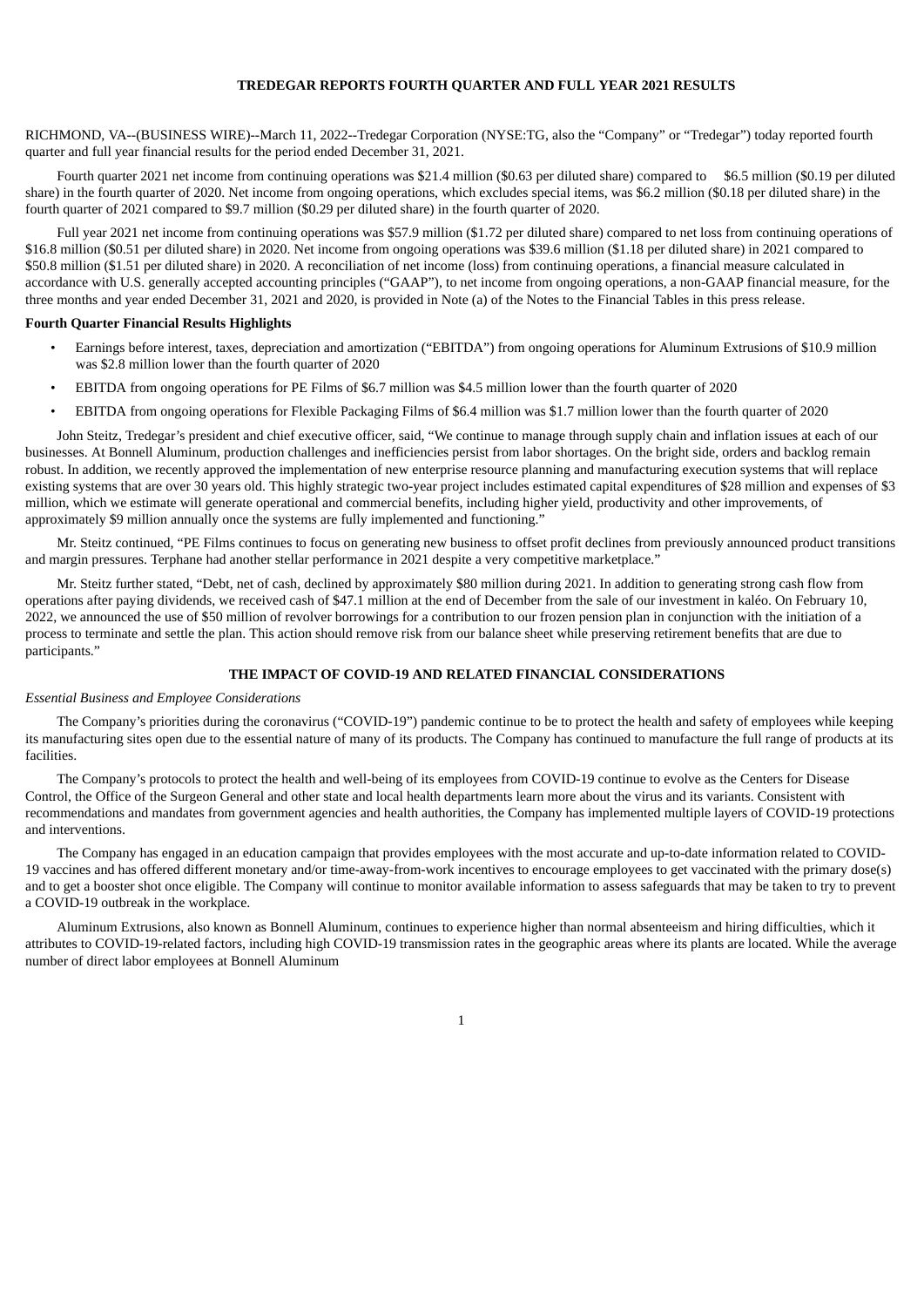facilities increased approximately 9% in the fourth quarter of 2021, compared with the abnormally low levels related to the pandemic in the second and third quarters of 2020, there continues to be a shortage of labor to meet existing demand and desired shipment levels. Moreover, onboarding new employees has resulted in higher hiring and training costs and labor inefficiencies in 2021 versus last year.

All three of the Company's business segments are managing through supply chain disruptions and escalating costs, including raw material cost increases, shortages, transportation cost increases and delays. To offset growing cost pressures, Bonnell Aluminum implemented a selling price increase effective January 3, 2022, which followed two price increases in 2021. In response to unprecedented cost increases and supply issues for polyethylene and polypropylene resin, PE Films implemented a quarterly resin cost pass-through mechanism, effective July 1, 2021, for all products and customers not previously covered by such arrangements. Flexible Packaging Films, which is also known as Terphane, which is headquartered in Brazil, continues to monitor cost escalations to adjust selling prices as market dynamics permit.

#### *Financial Considerations*

Approximately 58% of Bonnell Aluminum's sales volume in 2021 was related to building and construction ("B&C") markets (non-residential B&C of 51% and residential B&C of 7%). Non-residential B&C volume started to decline in the fourth quarter of 2020 after the fulfillment of contracts that existed at the start of the COVID-19 pandemic. Market demand in this sector has recently been strong but not fully realized in Bonnell Aluminum's fourth quarter and full year 2021 results due to pandemic-related labor shortages and resulting production inefficiencies. Non-residential B&C volume declined 4% versus the fourth quarter of 2020 and 11% versus full year 2020. However, current bookings and backlog remain at record high levels which the Company believes will bode well for future results when production constraints are alleviated.

The Surface Protection component of PE Films had record EBITDA from ongoing operations in 2020 but experienced a decline in volume in 2021, primarily related to a previously disclosed customer product transition unrelated to the pandemic. In addition, the lag in the pass-through of significant pandemic-related increases in resin costs, and some of such cost increases incurred prior to mid-year that will not be recovered even on a lagging basis, have adversely impacted PE Films' profitability in 2021.

At Terphane, the Company believes that the pandemic-related surge in demand for flexible packaging films that began in early 2020 returned to lower pre-pandemic levels during the second quarter of 2021.

#### **OPERATIONS REVIEW**

#### *Aluminum Extrusions*

Aluminum Extrusions produces high-quality, soft-alloy and medium-strength custom fabricated and finished aluminum extrusions primarily for the following markets: B&C, automotive, and specialty (which consists of consumer durables, machinery and equipment, electrical and renewable energy, and distribution end-use products). A summary of fourth quarter and full year results for Aluminum Extrusions is provided below:

|                                    |    | Three Months Ended<br>December 31, |      | Favorable/<br>(Unfavorable) |             | Year Ended<br>December 31, | Favorable/<br>(Unfavorable) |           |           |
|------------------------------------|----|------------------------------------|------|-----------------------------|-------------|----------------------------|-----------------------------|-----------|-----------|
| (In thousands, except percentages) |    | 2021                               |      | 2020                        | % Change    |                            | 2021                        | 2020      | % Change  |
| Sales volume (lbs)                 |    | 44,576                             |      | 46,408                      | (3.9)%      |                            | 183,367                     | 186,391   | $(1.6)\%$ |
| Net sales                          |    | 144,832                            |      | 116,145                     | \$<br>24.7% |                            | 539,325                     | 455,711   | 18.3%     |
| Ongoing operations:                |    |                                    |      |                             |             |                            |                             |           |           |
| <b>EBITDA</b>                      | \$ | 10.886                             | -S   | 13,641                      | $(20.2)\%$  | \$                         | 55.948                      | 55.137    | 1.5%      |
| Depreciation & amortization        |    | (4,210)                            |      | (4,771)                     | 11.8%       |                            | (16, 272)                   | (17, 403) | 6.5%      |
| $EBIT^*$                           | ъ  | 6,676                              | - \$ | 8,870                       | $(24.7)\%$  | \$                         | 39,676                      | 37,734    | 5.1%      |
| Capital expenditures               | D  | 6,957                              | -S   | 5,547                       |             |                            | 18,914                      | 10,260    |           |

\* See the attached net sales and EBITDA from ongoing operations by segment statements for a reconciliation of this non-GAAP measure to GAAP.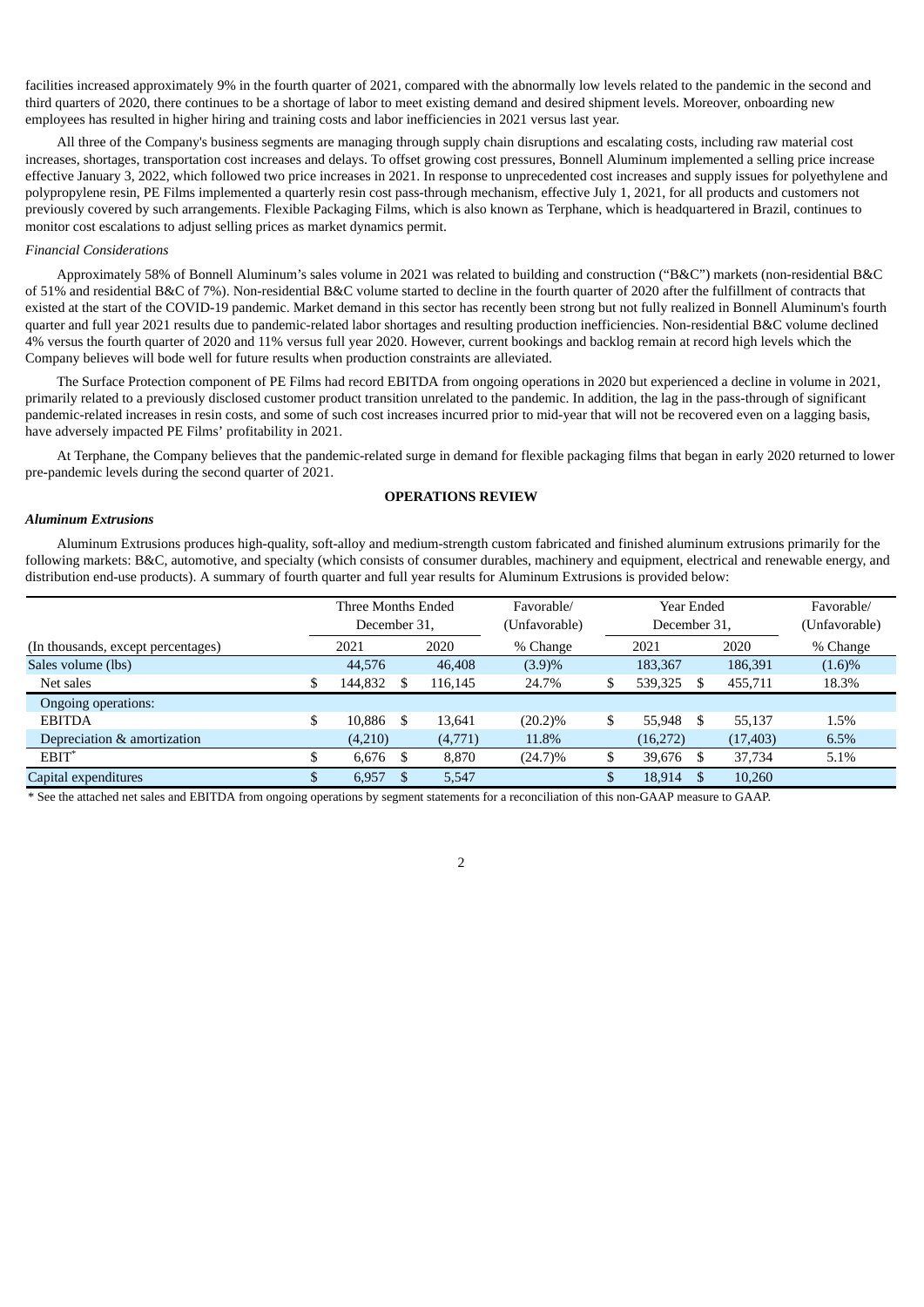#### *Fourth Quarter 2021 Results vs. Fourth Quarter 2020 Results*

Net sales (sales less freight) in the fourth quarter of 2021 increased by 24.7% versus 2020 primarily due to an increase in average selling prices to cover significantly higher aluminum raw material costs and higher operating costs, partially offset by lower sales volume. Sales volume in the fourth quarter of 2021 decreased by 3.9% versus 2020. Sales volume in the specialty market, which represented 34% of total volume in 2021, increased 6.6% in the fourth quarter of 2021 versus 2020. Sales volume in the automotive market, which represented 8% of total volume in 2021, declined 36.1% versus the fourth quarter of 2020. A portion of the decline in automotive volume was attributed to supply chain issues in the automotive industry. Non-residential B&C sales volume, which represented 51% of 2021 volume, declined 4% in the fourth quarter of 2021 versus 2020, primarily due to COVID-19-related labor shortages. See "*The Impact of COVID-19 and Related Financial Considerations*" section above for more information on business conditions.

EBITDA from ongoing operations in the fourth quarter of 2021 decreased by \$2.8 million in comparison to the fourth quarter of 2020. The decline is primarily due to higher labor and employee-related costs (\$2.4 million) and other operating costs (\$1.1 million), lower labor productivity (\$1.0 million), higher freight rates (\$0.9 million) and higher selling, general and administrative expenses (\$1.6 million), partially offset by higher pricing (\$3.4 million net of the pass-through of aluminum raw material costs). In addition, the timing of the flow through under the first-in first-out method of aluminum raw material costs passed through to customers, previously acquired at lower prices in a quickly rising commodity pricing environment, resulted in a benefit of \$1.1 million in the fourth quarter of 2021 versus a benefit of \$0.6 million in the fourth quarter of 2020. See discussion of *Quantitative and Qualitative Disclosures About Market Risk* in Item 7 of the Company's Annual Report on Form 10-K for the year ended December 31, 2021 ("Form 10-K") for additional information on aluminum price trends.

#### *Full Year 2021 Results vs. Full Year 2020 Results*

Net sales in 2021 increased by 18.3% versus 2020. The annual increase in net sales was primarily due to an increase in average selling prices to cover significantly higher aluminum raw material costs and higher operating costs, partially offset by lower sales volume. Sales volume in 2021 decreased by 1.6% versus 2020. Increased shipments in the specialty sector were offset by declines in B&C and automotive markets. All end markets served within the specialty sector experienced growth. The Company believes that declines in the non-residential B&C market resulted mainly from COVID-19-related labor shortages, with a portion of the decline in automotive sales volume associated with supply chain issues in the automotive industry.

EBITDA from ongoing operations in 2021 increased by \$0.8 million versus 2020 due to higher pricing (\$13.6 million net of the pass-through of aluminum raw materials costs), partially offset by higher labor and employee-related costs (\$7.2 million) and other inflationary operating costs such as higher supply expenses (\$6.4 million), lower labor productivity (\$1.6 million), higher freight expenses (\$3.2 million) and higher selling, general and administrative costs (\$3.2 million). In addition, the timing of the flow through under the first-in first-out method of aluminum raw material costs passed through to customers, previously acquired at lower prices in a quickly rising commodity pricing environment, resulted in a benefit of \$6.9 million in 2021 versus a charge of \$1.3 million in 2020.

#### *Projected Capital Expenditures and Depreciation & Amortization*

Capital expenditures for Bonnell Aluminum are projected to be \$30 million in 2022, including \$15 million for new enterprise resource planning and manufacturing execution systems ("ERP/MES"), \$6 million for infrastructure upgrades at the facilities located in Niles, Michigan, Carthage, Tennessee and Newnan, Georgia, and \$3 million for other strategic projects. The ERP/MES project is expected to cost \$28 million over a two-year time span. In addition to strategic projects, approximately \$6 million will be required to support continuity of current operations. Depreciation expense is projected to be \$14 million in 2022. Amortization expense is projected to be \$3 million in 2022.

## *PE Films*

PE Films produces surface protection films, polyethylene overwrap films and films for other markets. All historical results for the Personal Care component, which was sold in the fourth quarter of 2020, have been presented as discontinued operations. The Surface Protection component of the PE Films segment now includes the packaging lines and operations located at the Pottsville, Pennsylvania manufacturing site ("Pottsville Packaging"), which was previously reported within the Personal Care component of PE Films. A summary of fourth quarter and full year results for PE Films is provided below: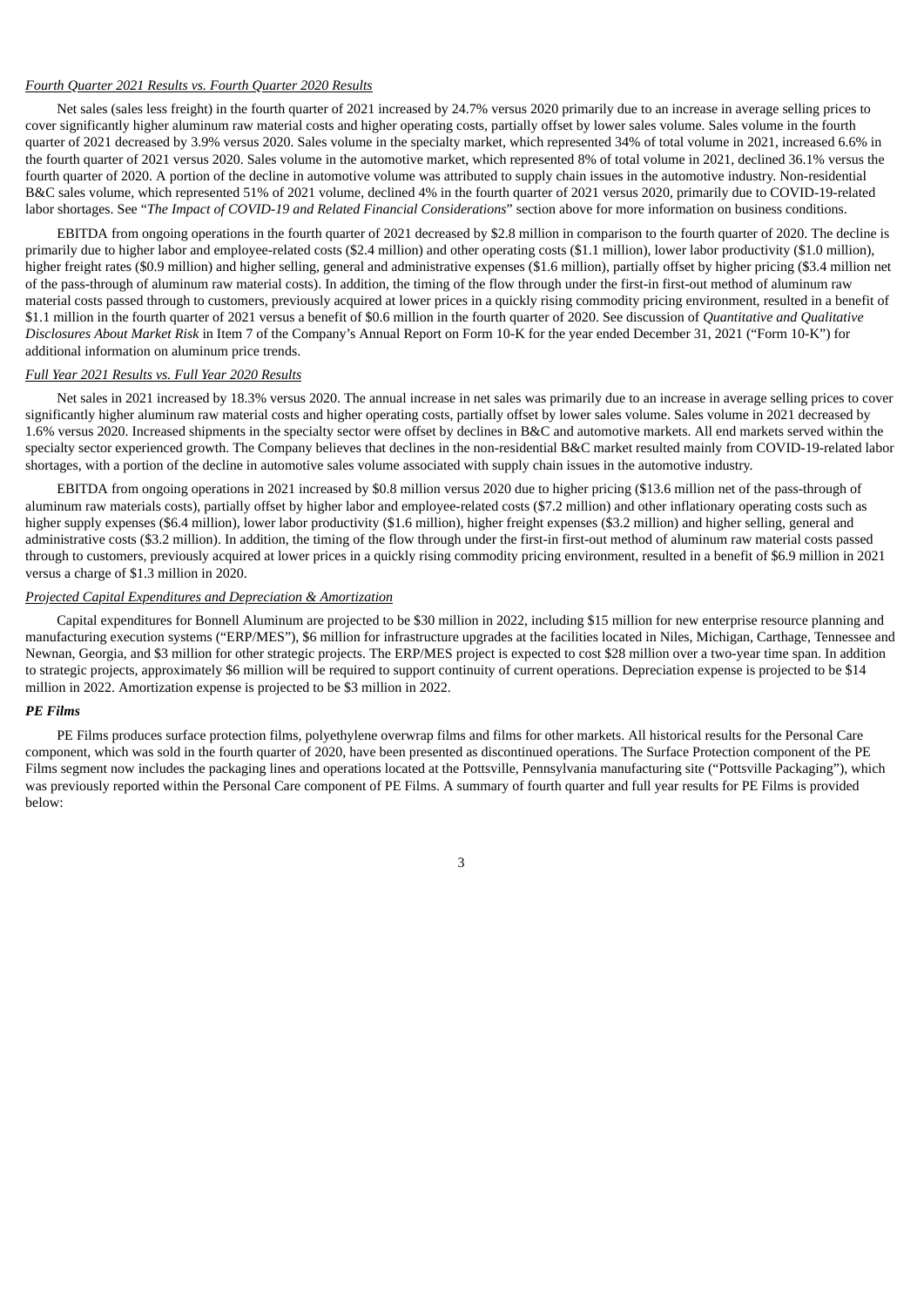|                                    | Three Months Ended<br>December 31, |   |         | Favorable/<br>(Unfavorable) |    | Year Ended<br>December 31, | Favorable/<br>(Unfavorable) |         |            |
|------------------------------------|------------------------------------|---|---------|-----------------------------|----|----------------------------|-----------------------------|---------|------------|
| (In thousands, except percentages) | 2021                               |   | 2020    | % Change                    |    | 2021                       |                             | 2020    | % Change   |
| Sales volume (lbs)                 | 9,363                              |   | 11.827  | $(20.8)\%$                  |    | 39.429                     |                             | 45,175  | $(12.7)\%$ |
| Net sales                          | \$<br>31,035                       |   | 35,843  | $(13.4)\%$                  |    | 118,920                    |                             | 139,288 | $(14.6)\%$ |
| Ongoing operations:                |                                    |   |         |                             |    |                            |                             |         |            |
| <b>EBITDA</b>                      | \$<br>6.659                        | S | 11.179  | $(40.4)\%$                  | S  | 27.694                     | \$.                         | 45.107  | $(38.6)\%$ |
| Depreciation & amortization        | (1,582)                            |   | (1,894) | 16.5%                       |    | (6,263)                    |                             | (6,762) | 7.4%       |
| $EBIT^*$                           | 5,077                              |   | 9,285   | $(45.3)\%$                  | S  | 21,431                     | \$.                         | 38,345  | $(44.1)\%$ |
| Capital expenditures               | \$<br>240                          |   | 1,147   |                             | ۰D | 2,997                      | \$.                         | 6.024   |            |

\* See the attached net sales and EBITDA from ongoing operations by segment statements for a reconciliation of this non-GAAP measure to GAAP.

#### *Fourth Quarter 2021 Results vs. Fourth Quarter 2020 Results*

Net sales decreased by \$4.8 million in the fourth quarter of 2021 versus the fourth quarter of 2020, primarily due to lower volume in Surface Protection for products unrelated to previously disclosed customer product transitions. Sales volume in Surface Protection declined 35% versus a particularly strong fourth quarter of 2020. The Company believes that this lower volume was primarily due to customer inventory corrections, customer production slowdowns associated with COVID-19-related factors, and a slowdown in the television market.

EBITDA from ongoing operations in the fourth quarter of 2021 decreased by \$4.5 million versus the fourth quarter of 2020, primarily due to:

- A \$6.8 million decrease from Surface Protection associated with lower sales and unfavorable mix for products unrelated to previously disclosed customer product transitions (\$4.7 million), lower sales associated with the customer product transitions (\$0.2 million), higher freight and packaging expense (\$0.9 million), the pass-through lag associated with higher resin costs (\$0.4 million), and lower productivity (\$0.4 million);
- A \$1.6 million increase from Pottsville Packaging primarily related to favorable sales mix (\$0.4 million), a benefit from the pass-through lag associated with higher resin costs (benefit of \$0.1 million in the fourth quarter of 2021 versus a charge of \$0.2 million in the fourth quarter of 2020), and a benefit from inventories accounted for under the first-in first-out method (benefit of \$0.5 million versus a charge of \$0.5 million in the fourth quarter of 2020); and
- A \$1.1 million favorable variance associated with the divestiture of Bright View Technologies at the end of 2020.

See discussion of *Quantitative and Qualitative Disclosures About Market Risk* in Item 7 of the Form 10-K for additional information on resin price trends.

#### *Customer Product Transitions and Other Factors in Surface Protection*

The Surface Protection component of PE Films supports manufacturers of optical and other specialty substrates used in flat panel display products. These films are primarily used by customers to protect components of displays in the manufacturing and transportation processes and then discarded.

The Company previously reported the risk that a portion of its film products used in surface protection applications would be made obsolete by customer product transitions to less costly alternative processes or materials. The Company estimates that these transitions, which principally relate to one customer, adversely impacted EBITDA from ongoing operations for PE Films by \$14.8 million during 2021 versus 2020. A further decline of \$7 million in EBITDA from ongoing operations due to the transitions is expected in 2022 versus 2021, at which time the transitions are expected to be complete.

The Surface Protection business is also experiencing competitive pricing pressures, unrelated to the customer product transitions, that are expected to adversely impact EBITDA from ongoing operations by approximately \$6 million in 2022 versus 2021. To offset the expected adverse impact of the customer transitions and pricing pressures, the Company is aggressively pursuing and making progress in generating contribution from sales of new surface protection products, applications and customers and driving production efficiencies and cost savings. Annual contribution to EBITDA from ongoing operations for PE Films from sales of products unrelated to previously disclosed customer product transitions increased \$7 million for the two-year period ended December 31, 2021, which excludes the impact of resin pass-through lag but includes the adverse impact of customer inventory corrections, customer production slowdowns associated with COVID-19-related factors, and a slowdown in the television market in the fourth quarter of 2021.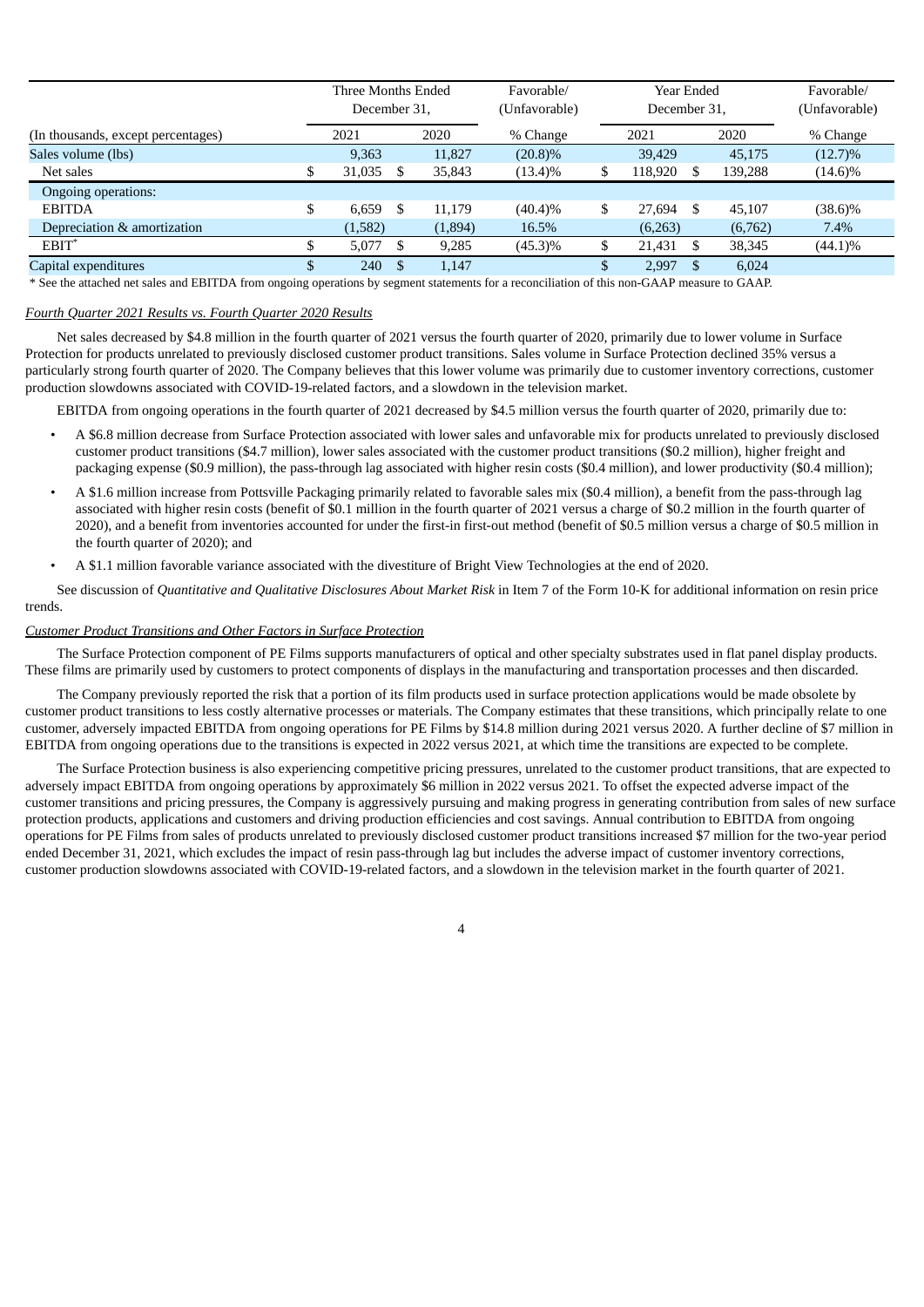#### *Full Year 2021 Results vs. Full Year 2020 Results*

Net sales in 2021 decreased by \$20.4 million versus 2020, primarily due to lower volume and unfavorable mix associated with the previously disclosed customer product transitions in Surface Protection, partially offset by higher pricing associated with the pass-through of increased resin costs.

EBITDA from ongoing operations in 2021 decreased by \$17.4 million versus 2020 primarily due to:

- A \$19.4 million decrease from Surface Protection primarily related to lower sales and unfavorable mix associated with the customer product transitions (\$14.8 million), lower sales and unfavorable mix for products unrelated to customer product transitions (\$3.4 million), margin erosion associated with higher resin costs that occurred before the resin index pricing plan was fully implemented (\$1.4 million), the pass-through lag associated with higher resin costs (\$1.4 million), and higher freight expense (\$1.0 million), partially offset by production efficiencies and cost savings (\$1.9 million) and lower research and development spend (\$0.4 million);
- A \$0.1 million increase from Pottsville Packaging; and
	- A \$2.7 million favorable variance associated with the divestiture of Bright View Technologies at the end of 2020.

#### *Projected Capital Expenditures and Depreciation & Amortization*

Capital expenditures for PE Films are projected to be \$5 million in 2022, including \$3 million for productivity projects and \$2 million for capital expenditures required to support continuity of current operations. Depreciation expense is projected to be \$7 million in 2022. There is no amortization expense for PE Films.

#### *Flexible Packaging Films*

Flexible Packaging Films produces polyester-based films for use in packaging applications that have specialized properties, such as heat resistance, strength, barrier protection and the ability to accept high-quality print graphics. A summary of fourth quarter and full year results for Flexible Packaging Films is provided below:

|                                    | Three Months Ended |    |                             |            |              | <b>Year Ended</b> |                             |          |            |
|------------------------------------|--------------------|----|-----------------------------|------------|--------------|-------------------|-----------------------------|----------|------------|
|                                    | December 31,       |    | Favorable/<br>(Unfavorable) |            | December 31, |                   | Favorable/<br>(Unfavorable) |          |            |
| (In thousands, except percentages) | 2020<br>2021       |    | % Change                    |            | 2021         |                   | 2020                        | % Change |            |
| Sales volume (lbs)                 | 25,902             |    | 28,026                      | (7.6)%     |              | 104.569           |                             | 113,115  | (7.6)%     |
| Net sales                          | 37,418             |    | 34,072                      | 9.8%       | S            | 139,978           |                             | 134,605  | 4.0%       |
| Ongoing operations:                |                    |    |                             |            |              |                   |                             |          |            |
| <b>EBITDA</b>                      | \$<br>6.388        | \$ | 8.051                       | $(20.7)\%$ | \$           | 31,684            | S.                          | 30,645   | 3.4%       |
| Depreciation & amortization        | (523)              |    | (455)                       | $(14.9)\%$ |              | (1,988)           |                             | (1,761)  | $(12.9)\%$ |
| EBIT*                              | 5,865              |    | 7,596                       | $(22.8)\%$ | S            | 29,696            | \$.                         | 28,884   | 2.8%       |
| Capital expenditures               | 1,320              |    | 2,511                       |            | S            | 5,603             | <sup>\$</sup>               | 4,959    |            |

\* See the attached net sales and EBITDA from ongoing operations by segment statements for a reconciliation of this non-GAAP measure to GAAP.

#### *Fourth Quarter 2021 Results vs. Fourth Quarter 2020 Results*

Sales volume declined by 7.6% during the fourth quarter of 2021 versus the fourth quarter of 2020, primarily due to lower demand. Net sales in the fourth quarter of 2021 increased 9.8% compared to the fourth quarter of 2020, primarily due to higher selling prices from the pass-through of higher resin costs and favorable product mix, partially offset by lower sales volume. The Company believes that the pandemic-related surge in demand for flexible packaging that began in early 2020 returned to lower pre-pandemic levels during the second quarter of 2021.

EBITDA from ongoing operations in the fourth quarter of 2021 decreased by \$1.7 million versus the fourth quarter of 2020 primarily due to:

- Higher raw material costs (\$5.3 million), higher variable costs (\$1.4 million) and lower sales volume (\$1.3 million), partially offset by higher selling prices (\$3.3 million) from the pass-through of higher resin costs, favorable absorption of fixed costs (\$0.9 million) and lower selling, general and administration expenses (\$0.3 million);
- Net favorable foreign currency translation of Real-denominated operating costs (\$1.1 million); and
- Higher foreign currency transaction gains (\$0.9 million) in the fourth quarter of 2021 versus the fourth quarter of 2020.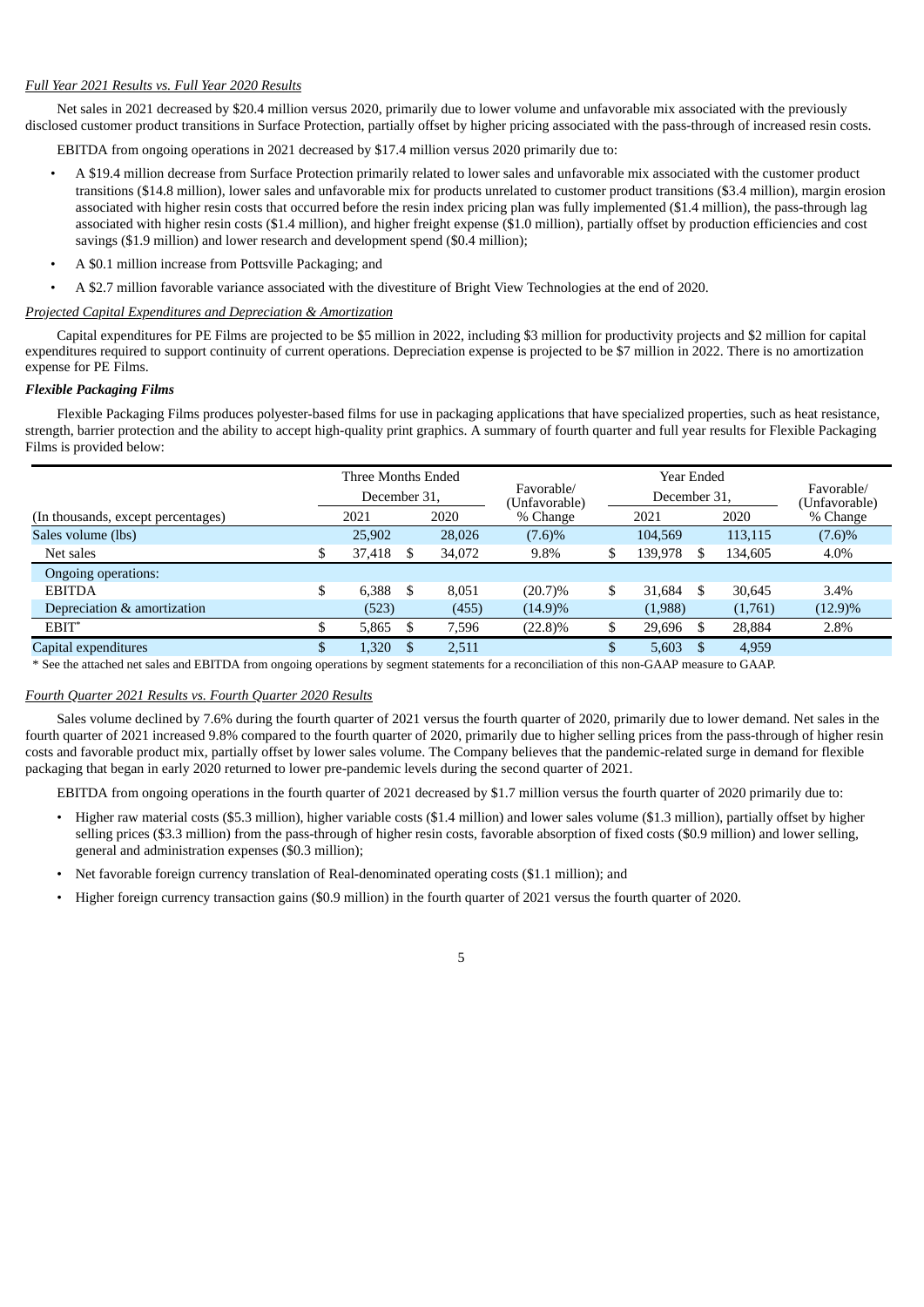#### *Full Year 2021 Results vs. Full Year 2020 Results*

Sales volume declined by 7.6% in 2021 versus 2020, primarily due to lower demand, resin supply issues, and an equipment failure impacting production. Net sales in 2021 increased 4.0% compared to 2020, primarily due to higher selling prices from the pass-through of higher resin costs and favorable product mix, partially offset by lower sales volume.

EBITDA from ongoing operations in 2021 increased by \$1.0 million versus 2020 primarily due to:

- Higher selling prices from the pass-through of higher resin costs (\$11.2 million), favorable product mix (\$2.0 million) and lower selling, general, and administration expenses (\$0.7 million), partially offset by higher raw material costs (\$12.8 million), lower sales volume (\$4.9 million) and higher variable costs (\$1.7 million);
- Net favorable currency translation of Real-denominated operating costs (\$5.9 million);
- Higher foreign currency transaction gains (\$1.2 million) in 2021 versus 2020; and
- Lower value-added tax credits received in 2021 (\$0.5 million) versus 2020.

#### *Projected Capital Expenditures and Depreciation & Amortization*

Capital expenditures for Terphane are projected to be \$8 million in 2022, including \$4 million for new capacity for value-added products and productivity projects and \$4 million for capital expenditures required to support continuity of current operations. Depreciation expense is projected to be \$2 million in 2022. Amortization expense is projected to be \$0.4 million in 2022.

#### *Corporate Expenses, Investments, Interest and Taxes*

Corporate expenses, net, decreased \$1.1 million in 2021 versus 2020, primarily due to higher transition service fees, net of corporate costs associated with the 2020 divestiture of the Personal Care Films business (\$1.1 million).

Interest expense was \$3.4 million in 2021 in comparison to \$2.6 million in 2020, primarily due to higher average debt levels.

The effective tax rate used to compute income taxes for continuing operations in 2021 was 13.8% compared to 32.8% in 2020. The effective tax rate from ongoing operations comparable to the earnings reconciliation table provided in Note (a) of the Notes to Financial Tables in this press release was 21.9% in 2021 and 21.4% in 2020 (see also Note (f) of the Notes to Financial Tables). For an explanation of differences between the effective tax rate for income from continuing operations and the U.S. federal statutory rate for 2021 and 2020, see Note 12 "Income Taxes" to the Consolidated Financial Statements included in Item 15 "Exhibits and Financial Statements Schedules" ("Item 15") of the Form 10-K.

Pension expense was \$14.1 million in 2021, a favorable change of \$0.5 million from 2020. The impact on earnings from pension expense is reflected in "Corporate expenses, net" in the net sales and EBITDA from ongoing operations by segment statements. On February 10, 2022, Tredegar announced the initiation of a process to terminate and settle its frozen defined benefit pension plan, which could take up to 24 months to complete. In connection therewith, the Company borrowed funds under its revolving credit agreement and made a \$50 million contribution to the pension plan (the "Special Contribution") to reduce its underfunding and as part of a program within the pension plan to hedge or fix the expected future contributions that will be needed by the Company through the settlement process. The Company expects to realize income tax benefits on the Special Contribution of approximately \$11 million. Administrative costs for the pension plan through the settlement process are estimated at \$4 to \$5 million.

As of December 31, 2021 (and before the Special Contribution), the estimated pension plan underfunding under GAAP was \$69 million, comprised of investments at fair value of \$245 million and a projected benefit obligation ("PBO") of \$314 million. The ultimate settlement benefit obligation may differ from the PBO, depending on market factors for buyers of pension obligations at the time of settlement. Pension expense is projected to be approximately \$14 million under GAAP in 2022 and zero for calculating earnings before interest, taxes, depreciation and amortization as defined in the Company's revolving credit agreement ("Credit EBITDA"), which is used to compute certain borrowing ratios. The Company estimates that, with the Special Contribution, there will be no required minimum contributions to the pension plan until final settlement.

Total debt was \$73.0 million at December 31, 2021, compared to \$134.0 million at December 31, 2020. Net debt (debt in excess of cash and cash equivalents), a non-GAAP financial measure, was \$42.5 million at December 31, 2021, compared to \$122.2 million at December 31, 2020. The year-overyear decline in net debt of \$79.7 million includes proceeds of \$47.1 million from the sale of the Company's investment in kaleo, Inc. ("kaléo") on December 27, 2021. The Company's revolving credit agreement allows borrowings of up to \$375 million and matures in June 2024. The Company believes that its most restrictive covenant (computed quarterly) is the leverage ratio, which permits maximum borrowings of up to 4x Credit EBITDA. The Company had Credit EBITDA and a leverage ratio (calculated in the "*Liquidity and Capital Resources*" section of the Form 10-K of \$90.0 million and  $0.81x$ , respectively, at December 31, 2021. See Note  $(g)$  of the Notes to the Financial Tables for a reconciliation of net debt to the most directly comparable GAAP financial measure.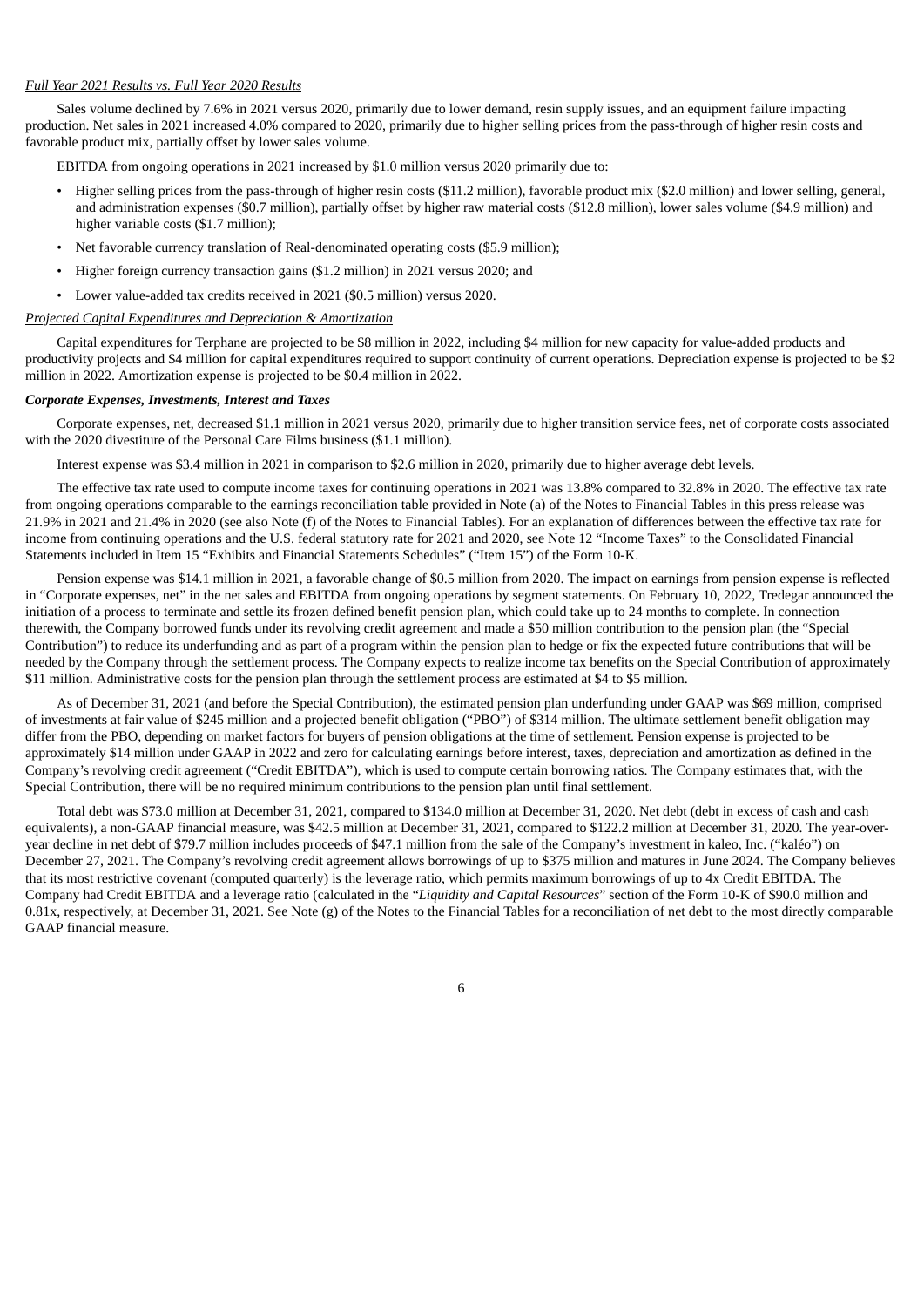#### **FORWARD-LOOKING AND CAUTIONARY STATEMENTS**

Some of the information contained in this press release may constitute "forward-looking statements" within the meaning of the "safe harbor" provisions of the Private Securities Litigation Reform Act of 1995. When the Company uses the words "believe," "estimate," "anticipate," "appear to," "expect," "project," "plan," "likely," "may" and similar expressions, it does so to identify forward-looking statements. Such statements are based on the Company's then current expectations and are subject to a number of risks and uncertainties that could cause actual results to differ materially from those addressed in the forward-looking statements. It is possible that the Company's actual results and financial condition may differ, possibly materially, from the anticipated results and financial condition indicated in or implied by these forward-looking statements. In addition, the Company's current projections for its businesses could be materially affected by the highly uncertain impact of the COVID-19 pandemic. As a consequence, the Company's results could differ significantly from its projections, depending on, among other things, the ultimate impact of the pandemic on employees, supply chains, customers and the U.S. and world economies. Accordingly, you should not place undue reliance on these forward-looking statements. Factors that could cause actual results to differ from expectations include, without limitation, the following:

- loss or gain of sales to significant customers on which the Company's business is highly dependent;
- inability to achieve sales to new customers to replace lost business;
- inability to develop, efficiently manufacture and deliver new products at competitive prices;
- failure of the Company's customers to achieve success or maintain market share;
- failure to protect our intellectual property rights;
- risks of doing business in countries outside the U.S. that affect our international operations;
- political, economic, and regulatory factors concerning the Company's products;
- uncertain economic conditions in countries in which the Company does business;
- competition from other manufacturers, including manufacturers in lower-cost countries and manufacturers benefiting from government subsidies;
- impact of fluctuations in foreign exchange rates;
- movement of pension plan assets and liabilities up through initiating hedging activities to fix underfunding amounts and assumptions thereafter relating to differences between the ultimate settlement benefit obligation and the projected benefit obligation, census data, administrative costs, the effectiveness of hedging activities and discounts required to liquidate non-public securities held by the plan;
- an increase in the operating costs incurred by the Company's business units, including, for example, the cost of raw materials and energy;
- inability to successfully identify, complete or integrate strategic acquisitions; failure to realize the expected benefits of such acquisitions and assumption of unanticipated risks in such acquisitions;
- disruptions to the Company's manufacturing facilities, including those resulting from labor shortages;
- the impact of public health epidemics on employees, production and the global economy, such as the COVID-19 pandemic;
- an information technology system failure or breach:
- the impact of the imposition of tariffs and sanctions on imported aluminum ingot used by Bonnell Aluminum;
- the impact of new tariffs, duties or other trade restrictions imposed as a result of trade tensions between the U.S. and other countries;
- the termination of anti-dumping duties on products imported to Brazil that compete with products produced by Flexible Packaging;
- failure to establish and maintain effective internal control over financial reporting;

and the other factors discussed in the reports Tredegar files with or furnishes to the Securities and Exchange Commission (the "SEC") from time to time, including the risks and important factors set forth in additional detail in "Risk Factors" Part I, Item 1A of the Form 10-K. Readers are urged to review and consider carefully the disclosures Tredegar makes in its filings with the SEC.

Tredegar does not undertake, and expressly disclaims any duty, to update any forward-looking statement made in this press release to reflect any change in management's expectations or any change in conditions, assumptions or circumstances on which such statements are based, except as required by applicable law.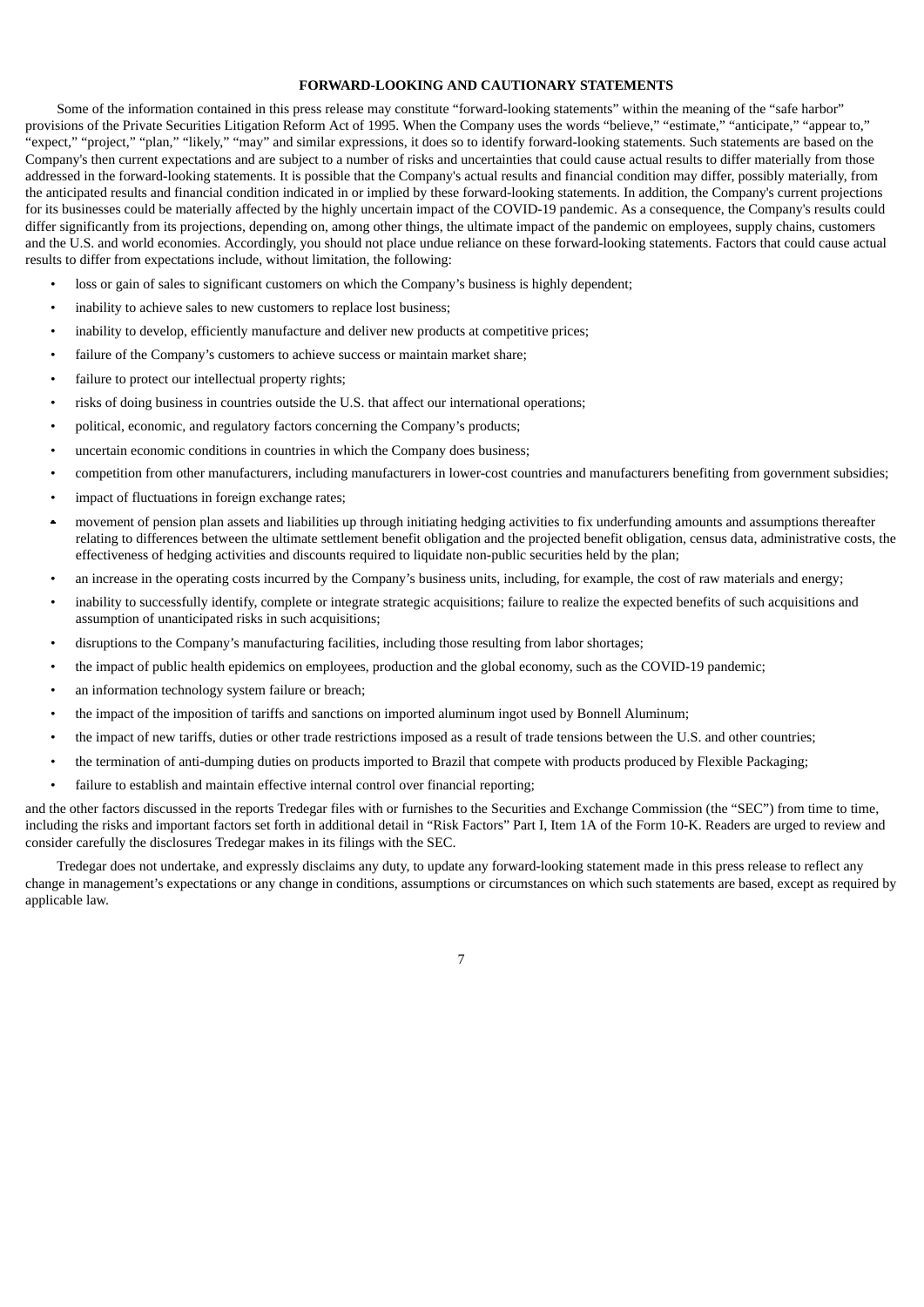To the extent that the financial information portion of this press release contains non-GAAP financial measures, it also presents both the most directly comparable financial measures calculated and presented in accordance with GAAP and a quantitative reconciliation of the difference between any such non-GAAP measures and such comparable GAAP financial measures. Reconciliations of non-GAAP financial measures are provided in the Notes to the Financial Tables included with this press release and can also be found within "Presentations" in the "Investors" section of our website, www.tredegar.com.

Tredegar uses its website as a channel of distribution of material company information. Financial information and other material information regarding Tredegar is posted on and assembled in the "Investors" section of its website.

Tredegar Corporation is an industrial manufacturer with three primary businesses: custom aluminum extrusions for the North American building & construction, automotive and specialty end-use markets; surface protection films for high-technology applications in the global electronics industry; and specialized polyester films primarily for the Latin American flexible packaging market. Tredegar had 2021 sales from continuing operations of \$826 million. With approximately 2,400 employees, the Company operates manufacturing facilities in North America, South America, and Asia.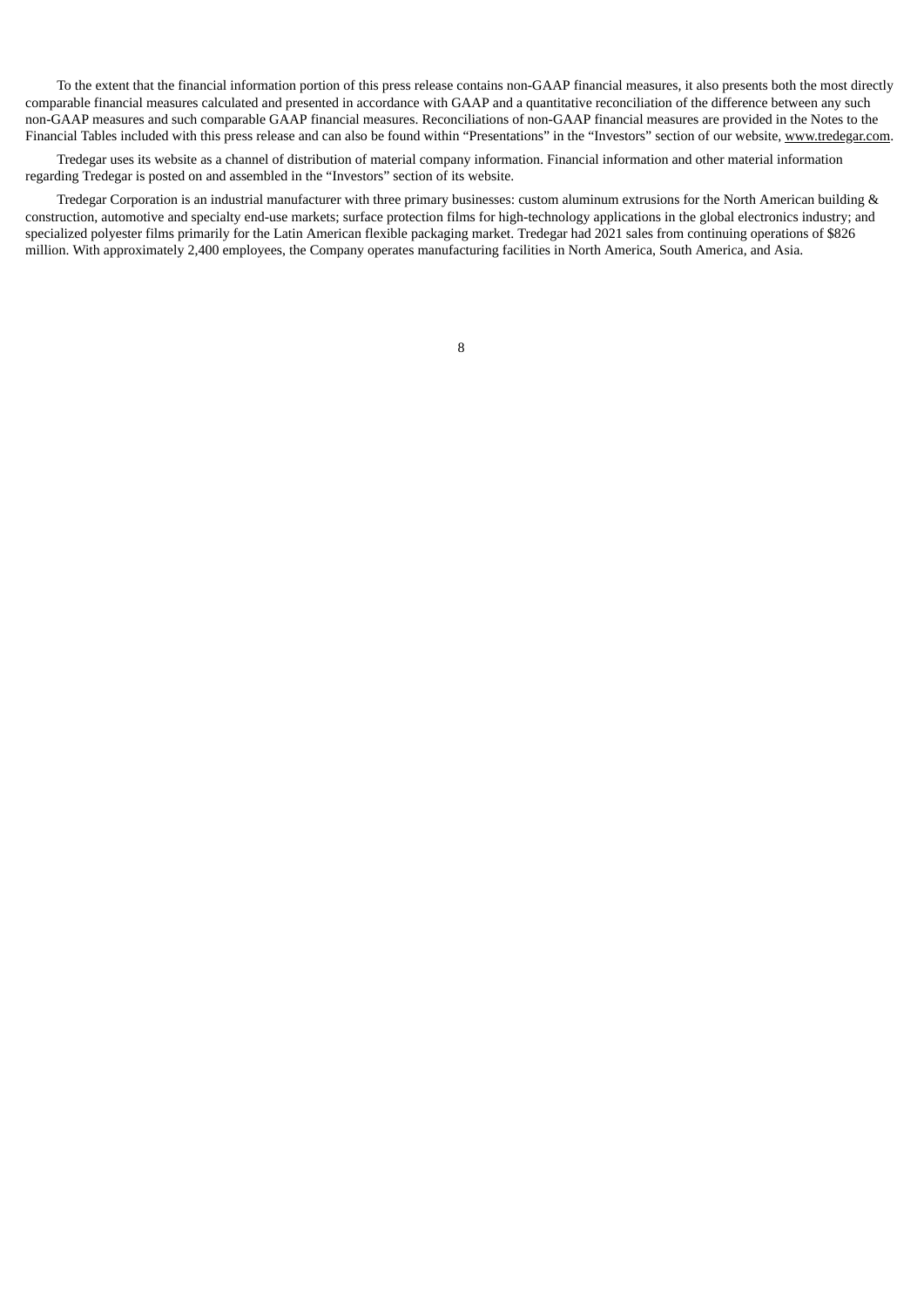## **Tredegar Corporation Condensed Consolidated Statements of Income (In Thousands, Except Per-Share Data) (Unaudited)**

|                                                                                                     |              | Three Months Ended |                |         | Year Ended    |              |                           |           |  |
|-----------------------------------------------------------------------------------------------------|--------------|--------------------|----------------|---------|---------------|--------------|---------------------------|-----------|--|
|                                                                                                     |              | December 31,       |                |         |               | December 31, |                           |           |  |
|                                                                                                     |              | 2021               |                | 2020    |               | 2021         |                           | 2020      |  |
| <b>Sales</b>                                                                                        | $\mathbb{S}$ | 220,986            | $\mathfrak{s}$ | 192,524 | $\sqrt[6]{3}$ | 826,455      | $\boldsymbol{\mathsf{S}}$ | 755,290   |  |
| Other income (expense), net $(c)(d)(h)$                                                             |              | 11,104             |                | (3,396) |               | 20,376       |                           | (67,294)  |  |
|                                                                                                     |              | 232,090            |                | 189,128 |               | 846,831      |                           | 687,996   |  |
| Cost of goods sold (c)                                                                              |              | 178,957            |                | 143,755 |               | 649,690      |                           | 558,967   |  |
| Freight                                                                                             |              | 7,701              |                | 6,464   |               | 28,232       |                           | 25,686    |  |
| Selling, R&D and general expenses (c)                                                               |              | 21,117             |                | 24,927  |               | 81,311       |                           | 92,644    |  |
| Amortization of identifiable intangibles (j)                                                        |              | (466)              |                | 753     |               | 1,704        |                           | 3,017     |  |
| Pension and postretirement benefits                                                                 |              | 3,540              |                | 4,019   |               | 14,160       |                           | 14,720    |  |
| Interest expense                                                                                    |              | 831                |                | 989     |               | 3,386        |                           | 2,587     |  |
| Asset impairments and costs associated with exit and disposal activities, net of<br>adjustments (c) |              | 495                |                | 1,651   |               | 1,127        |                           | 1,725     |  |
| Goodwill impairment (e)                                                                             |              |                    |                |         |               |              |                           | 13,696    |  |
|                                                                                                     |              | 212,175            |                | 182,558 |               | 779,610      |                           | 713,042   |  |
| Income (loss) from continuing operations before income taxes                                        |              | 19,915             |                | 6,570   |               | 67,221       |                           | (25,046)  |  |
| Income tax expense (benefit)(c)                                                                     |              | (1,443)            |                | 95      |               | 9,284        |                           | (8,213)   |  |
| Net income (loss) from continuing operations                                                        |              | 21,358             |                | 6,475   |               | 57,937       |                           | (16, 833) |  |
| Income (loss) from discontinued operations, net of tax                                              |              | (6)                |                | (5,580) |               | (111)        |                           | (58, 611) |  |
| Net income (loss)                                                                                   | \$           | 21,352             | - \$           | 895     | \$            | 57,826       | \$                        | (75, 444) |  |
| Earnings (loss) per share:                                                                          |              |                    |                |         |               |              |                           |           |  |
| Basic:                                                                                              |              |                    |                |         |               |              |                           |           |  |
| Continuing operations                                                                               | \$           | 0.64               | - \$           | 0.19    | \$            | 1.72         | \$                        | (0.51)    |  |
| Discontinued operations                                                                             |              |                    |                | (0.17)  |               |              |                           | (1.75)    |  |
| Basic earnings (loss) per share                                                                     | \$           | 0.64               | -S             | 0.02    | \$            | 1.72         | \$                        | (2.26)    |  |
| Diluted:                                                                                            |              |                    |                |         |               |              |                           |           |  |
| Continuing operations                                                                               | \$           | 0.63               | \$             | 0.19    | \$            | 1.72         | \$                        | (0.51)    |  |
| Discontinued operations                                                                             |              |                    |                | (0.17)  |               |              |                           | (1.75)    |  |
| Diluted earnings (loss) per share                                                                   | \$           | 0.63               | $\mathbb{S}$   | 0.02    | \$            | 1.72         | \$                        | (2.26)    |  |
|                                                                                                     |              |                    |                |         |               |              |                           |           |  |
| Shares used to compute earnings (loss) per share:                                                   |              |                    |                |         |               |              |                           |           |  |
| <b>Basic</b>                                                                                        |              | 33,628             |                | 33,421  |               | 33,563       |                           | 33,402    |  |
| Diluted                                                                                             |              | 33,648             |                | 33,485  |               | 33,670       |                           | 33,402    |  |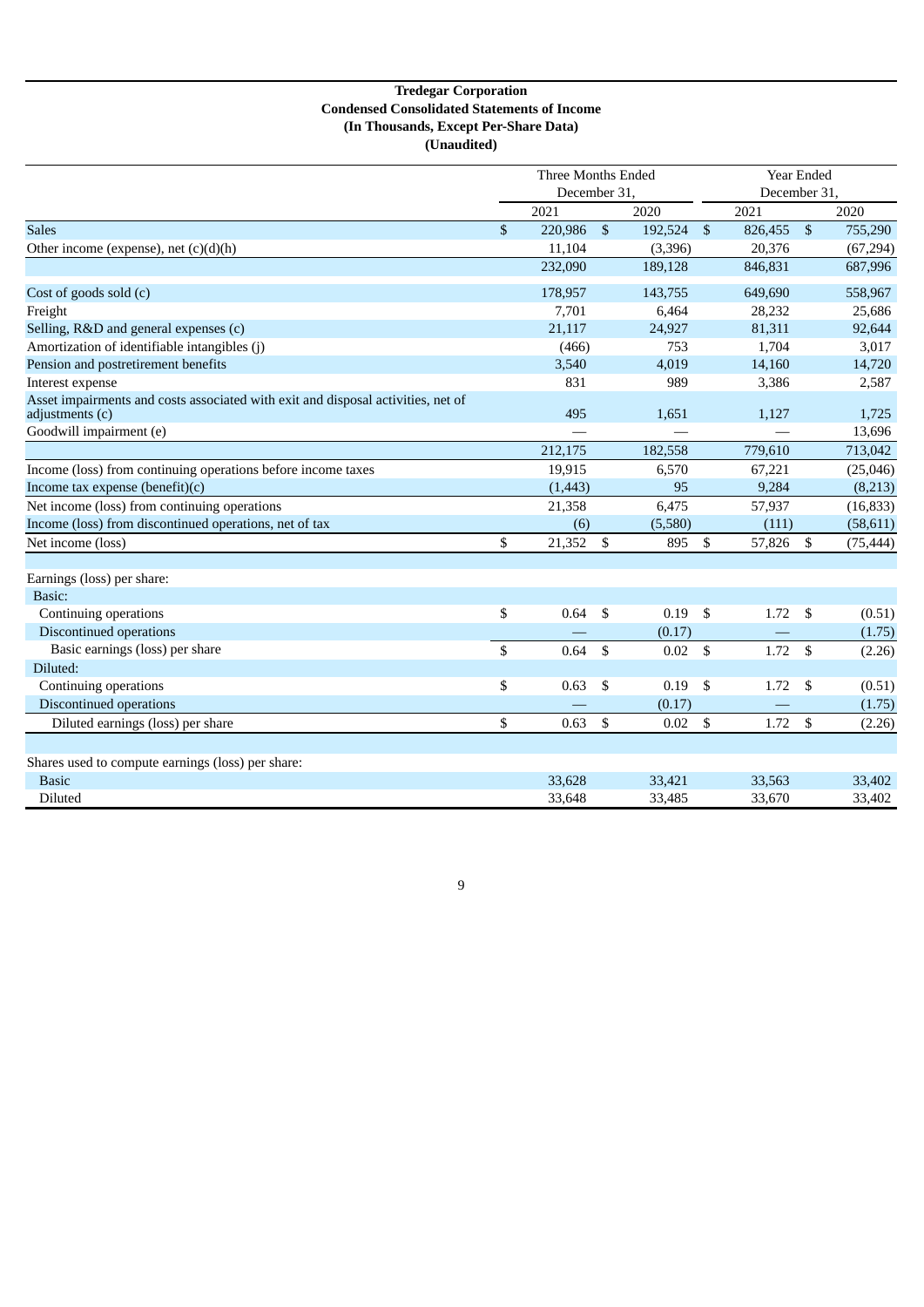## **Tredegar Corporation Net Sales and EBITDA from Ongoing Operations by Segment (In Thousands) (Unaudited)**

|                                                                   | <b>Three Months Ended</b><br>December 31, |          |    |              |                         | Year Ended<br>December 31, |    |           |
|-------------------------------------------------------------------|-------------------------------------------|----------|----|--------------|-------------------------|----------------------------|----|-----------|
|                                                                   |                                           | 2021     |    | 2020         |                         | 2021                       |    | 2020      |
| <b>Net Sales</b>                                                  |                                           |          |    |              |                         |                            |    |           |
| <b>Aluminum Extrusions</b>                                        | \$                                        | 144,832  | \$ | 116,145      | \$                      | 539,325                    | \$ | 455,711   |
| PE Films                                                          |                                           | 31,035   |    | 35,843       |                         | 118,920                    |    | 139,288   |
| <b>Flexible Packaging Films</b>                                   |                                           | 37,418   |    | 34,072       |                         | 139,978                    |    | 134,605   |
| Total net sales                                                   |                                           | 213,285  |    | 186,060      |                         | 798,223                    |    | 729,604   |
| Add back freight                                                  |                                           | 7,701    |    | 6,464        |                         | 28,232                     |    | 25,686    |
| Sales as shown in the Condensed Consolidated Statements of Income | \$                                        | 220,986  | \$ | 192,524      | $\sqrt[6]{\frac{1}{2}}$ | 826,455                    | \$ | 755,290   |
| <b>EBITDA from Ongoing Operations</b>                             |                                           |          |    |              |                         |                            |    |           |
| <b>Aluminum Extrusions:</b>                                       |                                           |          |    |              |                         |                            |    |           |
| Ongoing operations:                                               |                                           |          |    |              |                         |                            |    |           |
| EBITDA (b)                                                        | \$                                        | 10,886   | \$ | 13,641       | \$                      | 55,948                     | \$ | 55,137    |
| Depreciation & amortization                                       |                                           | (4,210)  |    | (4,771)      |                         | (16, 272)                  |    | (17, 403) |
| EBIT(b)                                                           |                                           | 6,676    |    | 8,870        |                         | 39,676                     |    | 37,734    |
| Plant shutdowns, asset impairments, restructurings and other (c)  |                                           | 3,461    |    | (869)        |                         | 3,237                      |    | (3,506)   |
| Goodwill impairment (e)                                           |                                           |          |    |              |                         |                            |    | (13, 696) |
| PE Films:                                                         |                                           |          |    |              |                         |                            |    |           |
| Ongoing operations:                                               |                                           |          |    |              |                         |                            |    |           |
| EBITDA (b)                                                        |                                           | 6,659    |    | 11,179       |                         | 27,694                     |    | 45,107    |
| Depreciation & amortization                                       |                                           | (1, 582) |    | (1,894)      |                         | (6,263)                    |    | (6,762)   |
| EBIT(b)                                                           |                                           | 5,077    |    | 9,285        |                         | 21,431                     |    | 38,345    |
| Plant shutdowns, asset impairments, restructurings and other (c)  |                                           | 86       |    | (1,751)      |                         | (371)                      |    | (1, 974)  |
| <b>Flexible Packaging Films:</b>                                  |                                           |          |    |              |                         |                            |    |           |
| Ongoing operations:                                               |                                           |          |    |              |                         |                            |    |           |
| EBITDA (b)                                                        |                                           | 6,388    |    | 8,051        |                         | 31,684                     |    | 30,645    |
| Depreciation & amortization                                       |                                           | (523)    |    | (455)        |                         | (1,988)                    |    | (1,761)   |
| EBIT(b)                                                           |                                           | 5,865    |    | 7,596        |                         | 29,696                     |    | 28,884    |
| Plant shutdowns, asset impairments, restructurings and other (c)  |                                           | 32       |    | (4)          |                         | 8,439                      |    | (18)      |
| <b>Total</b>                                                      |                                           | 21,197   |    | 23,127       |                         | 102,108                    |    | 85,769    |
| Interest income                                                   |                                           | 33       |    | $\mathbf{1}$ |                         | 73                         |    | 44        |
| Interest expense                                                  |                                           | 831      |    | 989          |                         | 3,386                      |    | 2,587     |
| Gain (loss) on investment in kaléo (d)                            |                                           | 11,583   |    | 100          |                         | 12,780                     |    | (60, 900) |
| Loss on sale of Bright View Technologies (i)                      |                                           |          |    | (2,299)      |                         |                            |    | (2,299)   |
| Stock option-based compensation costs                             |                                           | 675      |    | 394          |                         | 2,495                      |    | 2,161     |
| Corporate expenses, net (c)                                       |                                           | 11,392   |    | 12,976       |                         | 41,859                     |    | 42,912    |
| Income (loss) from continuing operations before income taxes      |                                           | 19,915   |    | 6,570        |                         | 67,221                     |    | (25, 046) |
| Income tax expense (benefit)                                      |                                           | (1, 443) |    | 95           |                         | 9,284                      |    | (8,213)   |
| Net income (loss) from continuing operations                      |                                           | 21,358   |    | 6,475        |                         | 57,937                     |    | (16, 833) |
| Income (loss) from discontinued operations, net of tax            |                                           | (6)      |    | (5,580)      |                         | (111)                      |    | (58, 611) |
| Net income (loss)                                                 | \$                                        | 21,352   | \$ | 895          | $\mathfrak{S}$          | 57,826                     | \$ | (75, 444) |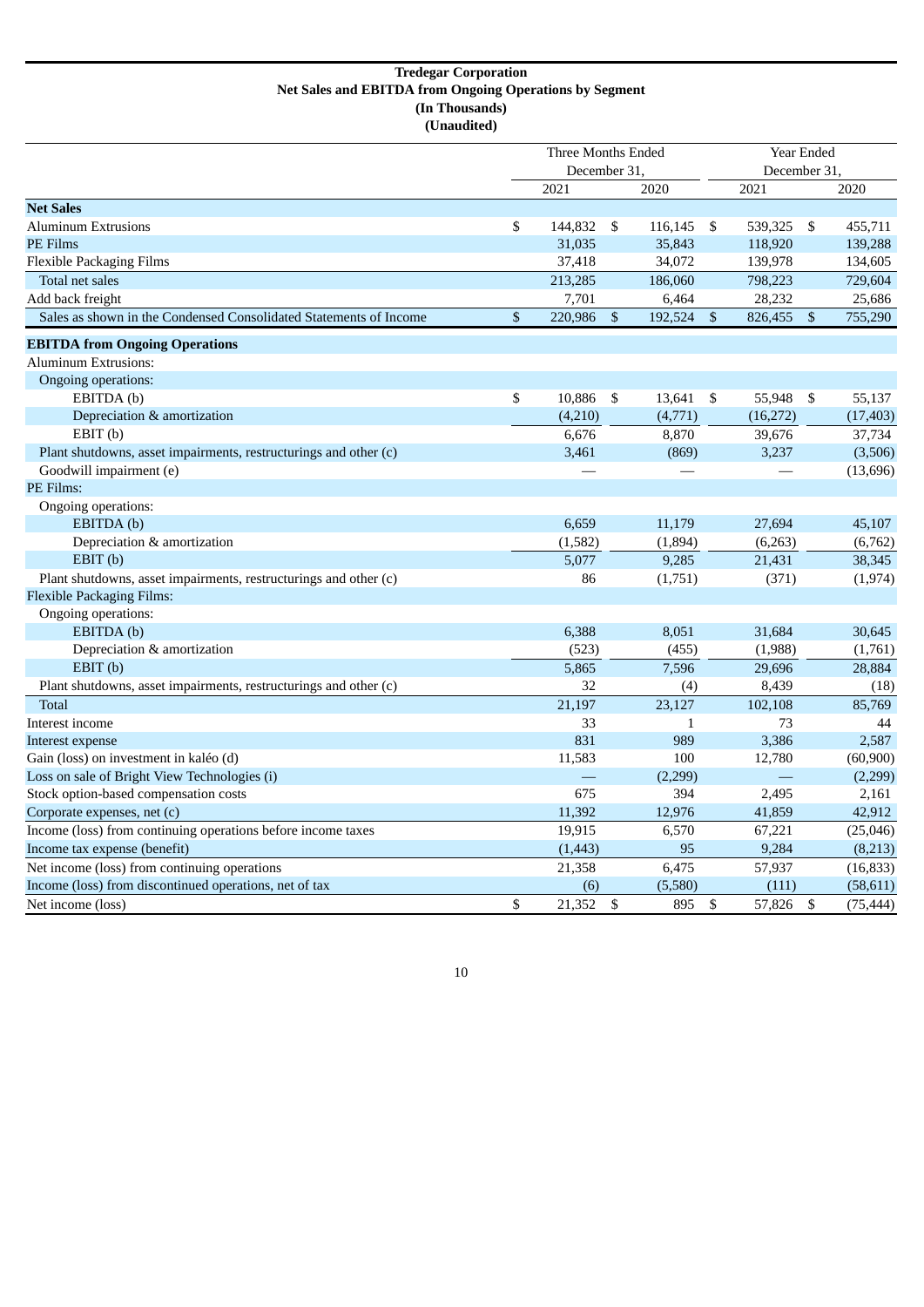## **Tredegar Corporation Condensed Consolidated Balance Sheets (In Thousands) (Unaudited)**

|                                                           |              | December 31, 2021 |      | December 31, 2020 |
|-----------------------------------------------------------|--------------|-------------------|------|-------------------|
| <b>Assets</b>                                             |              |                   |      |                   |
| Cash & cash equivalents                                   | \$           | $30,521$ \$       |      | 11,846            |
| Accounts & other receivables, net                         |              | 103,312           |      | 86,327            |
| Income taxes recoverable                                  |              | 2,558             |      | 2,807             |
| <b>Inventories</b>                                        |              | 88,569            |      | 66,437            |
| Prepaid expenses & other                                  |              | 11,275            |      | 19,679            |
| Current assets of discontinued operations                 |              | 178               |      | 1,339             |
| Total current assets                                      |              | 236,413           |      | 188,435           |
| Property, plant & equipment, net                          |              | 170,381           |      | 166,545           |
| Right-of-use leased assets                                |              | 13,847            |      | 16,037            |
| Investment in kaléo (cost basis of \$7,500)               |              |                   |      | 34,600            |
| Identifiable intangible assets, net (j)                   |              | 14,152            |      | 18,820            |
| Goodwill (j)                                              |              | 70,608            |      | 67,708            |
| Deferred income taxes                                     |              | 15,723            |      | 19,068            |
| Other assets                                              |              | 2,460             |      | 3,506             |
| Non-current assets of discontinued operations             |              |                   |      | 151               |
| <b>Total assets</b>                                       | $\mathbb{S}$ | 523,584           | - \$ | 514,870           |
| <b>Liabilities and Shareholders' Equity</b>               |              |                   |      |                   |
| Accounts payable                                          | $\mathbb{S}$ | 123,760           | - \$ | 89,702            |
| Accrued expenses                                          |              | 33,104            |      | 40,741            |
| Lease liability, short-term                               |              | 2,158             |      | 2,082             |
| Income taxes payable                                      |              | 9,333             |      | 706               |
| Current liabilities of discontinued operations            |              | 193               |      | 7,521             |
| <b>Total current liabilities</b>                          |              | 168,548           |      | 140,752           |
| Lease liability, long-term                                |              | 12,831            |      | 14,949            |
| Long-term debt                                            |              | 73,000            |      | 134,000           |
| Pension and other postretirement benefit obligations, net |              | 78,265            |      | 110,585           |
| Other non-current liabilities                             |              | 6,218             |      | 5,529             |
| Shareholders' equity                                      |              | 184,722           |      | 109,055           |
| Total liabilities and shareholders' equity                | \$           | 523,584           | \$   | 514,870           |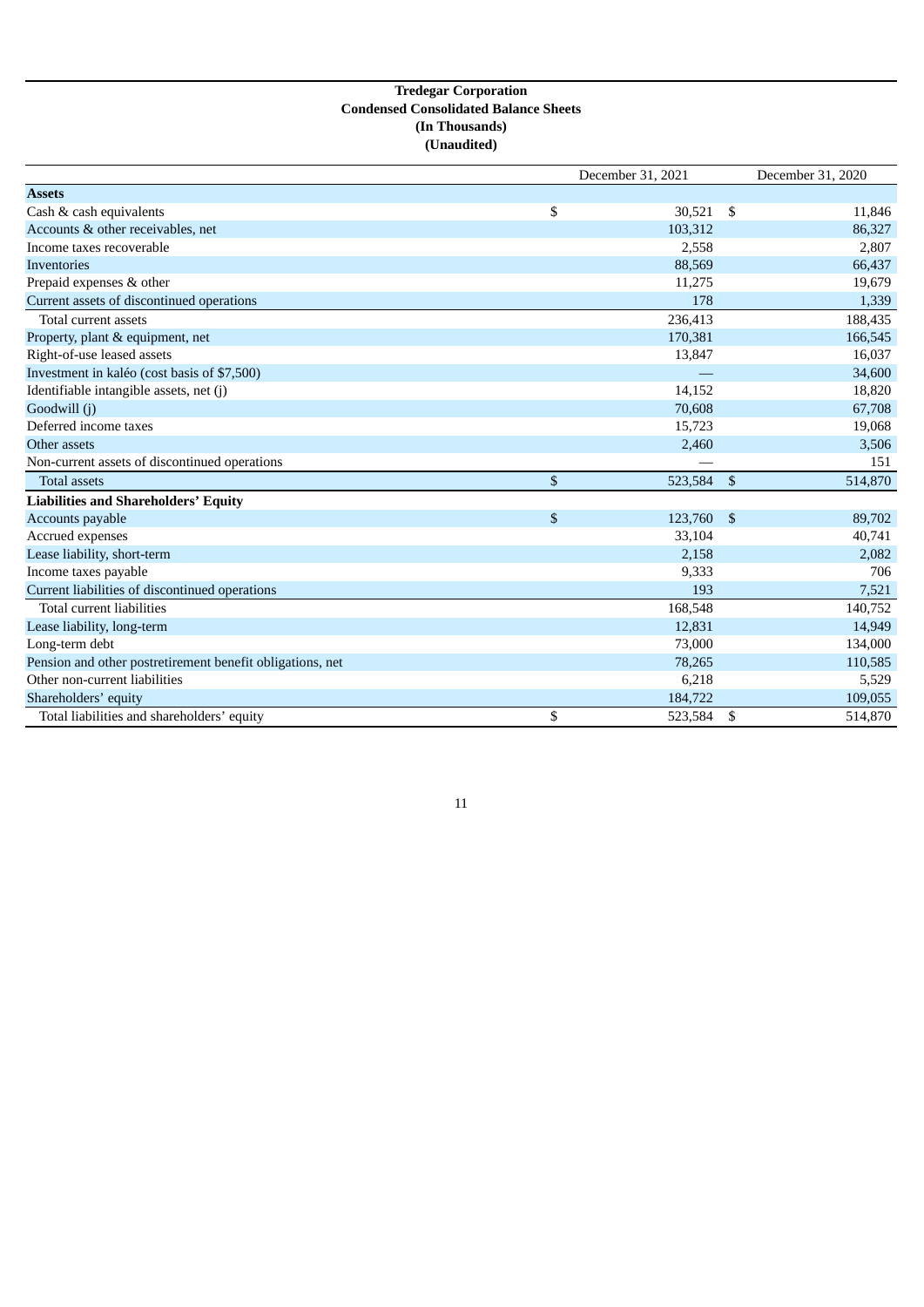## **Tredegar Corporation Condensed Consolidated Statements of Cash Flows (In Thousands) (Unaudited)**

| 2021<br>2020<br>Cash flows from operating activities:<br>Net income (loss)<br>\$<br>57,826<br>-\$<br>(75, 444)<br>Adjustments for noncash items:<br>Depreciation<br>22,080<br>28,940<br>Amortization of intangibles<br>1,704<br>3,017<br>Reduction of right-of-use assets<br>2,086<br>2,753<br>Goodwill impairment<br>13,696<br>Deferred income taxes<br>(4,944)<br>(16, 892)<br>14,720<br>Accrued pension and postretirement benefits<br>14,160<br>5,167<br>Stock-based compensation expense<br>5,402<br>(Gain) loss on investment in kaléo<br>60,900<br>(12, 462)<br>Loss on sale of divested businesses<br>52,326<br>Changes in assets and liabilities:<br>Accounts and other receivables<br>(16,993)<br>(335)<br>(23, 132)<br>Inventories<br>(4,366)<br>Income taxes recoverable/payable<br>8,956<br>1,617<br>Prepaid expenses and other<br>3,612<br>(2,203)<br>Accounts payable and accrued expenses<br>19,835<br>4,045<br>Lease liability<br>(3,049)<br>(1,935)<br>Pension and postretirement benefit plan contributions<br>(5,687)<br>(12, 681)<br>310<br>1,927<br>Other, net<br>Net cash provided by operating activities<br>70,583<br>74,373<br>Cash flows from investing activities:<br>Capital expenditures<br>(27, 361)<br>(23, 355)<br>Proceeds on sale of investment in kaléo<br>47,062<br>Proceeds from the sale of assets<br>4,749<br>Proceeds from the sale of businesses<br>56,236<br>Net cash provided by investing activities<br>24,450<br>32,881<br>Cash flows from financing activities:<br>Borrowings<br>75,500<br>162,250<br>(136,500)<br>(70, 250)<br>Debt principal payments<br>Dividends paid<br>(216, 049)<br>(16, 167)<br>Debt financing costs<br>(693)<br>Other<br>325<br>(850)<br>Net cash used in financing activities<br>(76, 842)<br>(125, 592)<br>Effect of exchange rate changes on cash<br>484<br>(1,238)<br>Increase (decrease) in cash and cash equivalents<br>18,675<br>(19,576)<br>Cash and cash equivalents at beginning of period<br>11,846<br>31,422 |                                            | Year Ended December 31, |    |        |  |  |  |
|--------------------------------------------------------------------------------------------------------------------------------------------------------------------------------------------------------------------------------------------------------------------------------------------------------------------------------------------------------------------------------------------------------------------------------------------------------------------------------------------------------------------------------------------------------------------------------------------------------------------------------------------------------------------------------------------------------------------------------------------------------------------------------------------------------------------------------------------------------------------------------------------------------------------------------------------------------------------------------------------------------------------------------------------------------------------------------------------------------------------------------------------------------------------------------------------------------------------------------------------------------------------------------------------------------------------------------------------------------------------------------------------------------------------------------------------------------------------------------------------------------------------------------------------------------------------------------------------------------------------------------------------------------------------------------------------------------------------------------------------------------------------------------------------------------------------------------------------------------------------------------------------------------------------------------------------------------------------------------------------------|--------------------------------------------|-------------------------|----|--------|--|--|--|
|                                                                                                                                                                                                                                                                                                                                                                                                                                                                                                                                                                                                                                                                                                                                                                                                                                                                                                                                                                                                                                                                                                                                                                                                                                                                                                                                                                                                                                                                                                                                                                                                                                                                                                                                                                                                                                                                                                                                                                                                  |                                            |                         |    |        |  |  |  |
|                                                                                                                                                                                                                                                                                                                                                                                                                                                                                                                                                                                                                                                                                                                                                                                                                                                                                                                                                                                                                                                                                                                                                                                                                                                                                                                                                                                                                                                                                                                                                                                                                                                                                                                                                                                                                                                                                                                                                                                                  |                                            |                         |    |        |  |  |  |
|                                                                                                                                                                                                                                                                                                                                                                                                                                                                                                                                                                                                                                                                                                                                                                                                                                                                                                                                                                                                                                                                                                                                                                                                                                                                                                                                                                                                                                                                                                                                                                                                                                                                                                                                                                                                                                                                                                                                                                                                  |                                            |                         |    |        |  |  |  |
|                                                                                                                                                                                                                                                                                                                                                                                                                                                                                                                                                                                                                                                                                                                                                                                                                                                                                                                                                                                                                                                                                                                                                                                                                                                                                                                                                                                                                                                                                                                                                                                                                                                                                                                                                                                                                                                                                                                                                                                                  |                                            |                         |    |        |  |  |  |
|                                                                                                                                                                                                                                                                                                                                                                                                                                                                                                                                                                                                                                                                                                                                                                                                                                                                                                                                                                                                                                                                                                                                                                                                                                                                                                                                                                                                                                                                                                                                                                                                                                                                                                                                                                                                                                                                                                                                                                                                  |                                            |                         |    |        |  |  |  |
|                                                                                                                                                                                                                                                                                                                                                                                                                                                                                                                                                                                                                                                                                                                                                                                                                                                                                                                                                                                                                                                                                                                                                                                                                                                                                                                                                                                                                                                                                                                                                                                                                                                                                                                                                                                                                                                                                                                                                                                                  |                                            |                         |    |        |  |  |  |
|                                                                                                                                                                                                                                                                                                                                                                                                                                                                                                                                                                                                                                                                                                                                                                                                                                                                                                                                                                                                                                                                                                                                                                                                                                                                                                                                                                                                                                                                                                                                                                                                                                                                                                                                                                                                                                                                                                                                                                                                  |                                            |                         |    |        |  |  |  |
|                                                                                                                                                                                                                                                                                                                                                                                                                                                                                                                                                                                                                                                                                                                                                                                                                                                                                                                                                                                                                                                                                                                                                                                                                                                                                                                                                                                                                                                                                                                                                                                                                                                                                                                                                                                                                                                                                                                                                                                                  |                                            |                         |    |        |  |  |  |
|                                                                                                                                                                                                                                                                                                                                                                                                                                                                                                                                                                                                                                                                                                                                                                                                                                                                                                                                                                                                                                                                                                                                                                                                                                                                                                                                                                                                                                                                                                                                                                                                                                                                                                                                                                                                                                                                                                                                                                                                  |                                            |                         |    |        |  |  |  |
|                                                                                                                                                                                                                                                                                                                                                                                                                                                                                                                                                                                                                                                                                                                                                                                                                                                                                                                                                                                                                                                                                                                                                                                                                                                                                                                                                                                                                                                                                                                                                                                                                                                                                                                                                                                                                                                                                                                                                                                                  |                                            |                         |    |        |  |  |  |
|                                                                                                                                                                                                                                                                                                                                                                                                                                                                                                                                                                                                                                                                                                                                                                                                                                                                                                                                                                                                                                                                                                                                                                                                                                                                                                                                                                                                                                                                                                                                                                                                                                                                                                                                                                                                                                                                                                                                                                                                  |                                            |                         |    |        |  |  |  |
|                                                                                                                                                                                                                                                                                                                                                                                                                                                                                                                                                                                                                                                                                                                                                                                                                                                                                                                                                                                                                                                                                                                                                                                                                                                                                                                                                                                                                                                                                                                                                                                                                                                                                                                                                                                                                                                                                                                                                                                                  |                                            |                         |    |        |  |  |  |
|                                                                                                                                                                                                                                                                                                                                                                                                                                                                                                                                                                                                                                                                                                                                                                                                                                                                                                                                                                                                                                                                                                                                                                                                                                                                                                                                                                                                                                                                                                                                                                                                                                                                                                                                                                                                                                                                                                                                                                                                  |                                            |                         |    |        |  |  |  |
|                                                                                                                                                                                                                                                                                                                                                                                                                                                                                                                                                                                                                                                                                                                                                                                                                                                                                                                                                                                                                                                                                                                                                                                                                                                                                                                                                                                                                                                                                                                                                                                                                                                                                                                                                                                                                                                                                                                                                                                                  |                                            |                         |    |        |  |  |  |
|                                                                                                                                                                                                                                                                                                                                                                                                                                                                                                                                                                                                                                                                                                                                                                                                                                                                                                                                                                                                                                                                                                                                                                                                                                                                                                                                                                                                                                                                                                                                                                                                                                                                                                                                                                                                                                                                                                                                                                                                  |                                            |                         |    |        |  |  |  |
|                                                                                                                                                                                                                                                                                                                                                                                                                                                                                                                                                                                                                                                                                                                                                                                                                                                                                                                                                                                                                                                                                                                                                                                                                                                                                                                                                                                                                                                                                                                                                                                                                                                                                                                                                                                                                                                                                                                                                                                                  |                                            |                         |    |        |  |  |  |
|                                                                                                                                                                                                                                                                                                                                                                                                                                                                                                                                                                                                                                                                                                                                                                                                                                                                                                                                                                                                                                                                                                                                                                                                                                                                                                                                                                                                                                                                                                                                                                                                                                                                                                                                                                                                                                                                                                                                                                                                  |                                            |                         |    |        |  |  |  |
|                                                                                                                                                                                                                                                                                                                                                                                                                                                                                                                                                                                                                                                                                                                                                                                                                                                                                                                                                                                                                                                                                                                                                                                                                                                                                                                                                                                                                                                                                                                                                                                                                                                                                                                                                                                                                                                                                                                                                                                                  |                                            |                         |    |        |  |  |  |
|                                                                                                                                                                                                                                                                                                                                                                                                                                                                                                                                                                                                                                                                                                                                                                                                                                                                                                                                                                                                                                                                                                                                                                                                                                                                                                                                                                                                                                                                                                                                                                                                                                                                                                                                                                                                                                                                                                                                                                                                  |                                            |                         |    |        |  |  |  |
|                                                                                                                                                                                                                                                                                                                                                                                                                                                                                                                                                                                                                                                                                                                                                                                                                                                                                                                                                                                                                                                                                                                                                                                                                                                                                                                                                                                                                                                                                                                                                                                                                                                                                                                                                                                                                                                                                                                                                                                                  |                                            |                         |    |        |  |  |  |
|                                                                                                                                                                                                                                                                                                                                                                                                                                                                                                                                                                                                                                                                                                                                                                                                                                                                                                                                                                                                                                                                                                                                                                                                                                                                                                                                                                                                                                                                                                                                                                                                                                                                                                                                                                                                                                                                                                                                                                                                  |                                            |                         |    |        |  |  |  |
|                                                                                                                                                                                                                                                                                                                                                                                                                                                                                                                                                                                                                                                                                                                                                                                                                                                                                                                                                                                                                                                                                                                                                                                                                                                                                                                                                                                                                                                                                                                                                                                                                                                                                                                                                                                                                                                                                                                                                                                                  |                                            |                         |    |        |  |  |  |
|                                                                                                                                                                                                                                                                                                                                                                                                                                                                                                                                                                                                                                                                                                                                                                                                                                                                                                                                                                                                                                                                                                                                                                                                                                                                                                                                                                                                                                                                                                                                                                                                                                                                                                                                                                                                                                                                                                                                                                                                  |                                            |                         |    |        |  |  |  |
|                                                                                                                                                                                                                                                                                                                                                                                                                                                                                                                                                                                                                                                                                                                                                                                                                                                                                                                                                                                                                                                                                                                                                                                                                                                                                                                                                                                                                                                                                                                                                                                                                                                                                                                                                                                                                                                                                                                                                                                                  |                                            |                         |    |        |  |  |  |
|                                                                                                                                                                                                                                                                                                                                                                                                                                                                                                                                                                                                                                                                                                                                                                                                                                                                                                                                                                                                                                                                                                                                                                                                                                                                                                                                                                                                                                                                                                                                                                                                                                                                                                                                                                                                                                                                                                                                                                                                  |                                            |                         |    |        |  |  |  |
|                                                                                                                                                                                                                                                                                                                                                                                                                                                                                                                                                                                                                                                                                                                                                                                                                                                                                                                                                                                                                                                                                                                                                                                                                                                                                                                                                                                                                                                                                                                                                                                                                                                                                                                                                                                                                                                                                                                                                                                                  |                                            |                         |    |        |  |  |  |
|                                                                                                                                                                                                                                                                                                                                                                                                                                                                                                                                                                                                                                                                                                                                                                                                                                                                                                                                                                                                                                                                                                                                                                                                                                                                                                                                                                                                                                                                                                                                                                                                                                                                                                                                                                                                                                                                                                                                                                                                  |                                            |                         |    |        |  |  |  |
|                                                                                                                                                                                                                                                                                                                                                                                                                                                                                                                                                                                                                                                                                                                                                                                                                                                                                                                                                                                                                                                                                                                                                                                                                                                                                                                                                                                                                                                                                                                                                                                                                                                                                                                                                                                                                                                                                                                                                                                                  |                                            |                         |    |        |  |  |  |
|                                                                                                                                                                                                                                                                                                                                                                                                                                                                                                                                                                                                                                                                                                                                                                                                                                                                                                                                                                                                                                                                                                                                                                                                                                                                                                                                                                                                                                                                                                                                                                                                                                                                                                                                                                                                                                                                                                                                                                                                  |                                            |                         |    |        |  |  |  |
|                                                                                                                                                                                                                                                                                                                                                                                                                                                                                                                                                                                                                                                                                                                                                                                                                                                                                                                                                                                                                                                                                                                                                                                                                                                                                                                                                                                                                                                                                                                                                                                                                                                                                                                                                                                                                                                                                                                                                                                                  |                                            |                         |    |        |  |  |  |
|                                                                                                                                                                                                                                                                                                                                                                                                                                                                                                                                                                                                                                                                                                                                                                                                                                                                                                                                                                                                                                                                                                                                                                                                                                                                                                                                                                                                                                                                                                                                                                                                                                                                                                                                                                                                                                                                                                                                                                                                  |                                            |                         |    |        |  |  |  |
|                                                                                                                                                                                                                                                                                                                                                                                                                                                                                                                                                                                                                                                                                                                                                                                                                                                                                                                                                                                                                                                                                                                                                                                                                                                                                                                                                                                                                                                                                                                                                                                                                                                                                                                                                                                                                                                                                                                                                                                                  |                                            |                         |    |        |  |  |  |
|                                                                                                                                                                                                                                                                                                                                                                                                                                                                                                                                                                                                                                                                                                                                                                                                                                                                                                                                                                                                                                                                                                                                                                                                                                                                                                                                                                                                                                                                                                                                                                                                                                                                                                                                                                                                                                                                                                                                                                                                  |                                            |                         |    |        |  |  |  |
|                                                                                                                                                                                                                                                                                                                                                                                                                                                                                                                                                                                                                                                                                                                                                                                                                                                                                                                                                                                                                                                                                                                                                                                                                                                                                                                                                                                                                                                                                                                                                                                                                                                                                                                                                                                                                                                                                                                                                                                                  |                                            |                         |    |        |  |  |  |
|                                                                                                                                                                                                                                                                                                                                                                                                                                                                                                                                                                                                                                                                                                                                                                                                                                                                                                                                                                                                                                                                                                                                                                                                                                                                                                                                                                                                                                                                                                                                                                                                                                                                                                                                                                                                                                                                                                                                                                                                  |                                            |                         |    |        |  |  |  |
|                                                                                                                                                                                                                                                                                                                                                                                                                                                                                                                                                                                                                                                                                                                                                                                                                                                                                                                                                                                                                                                                                                                                                                                                                                                                                                                                                                                                                                                                                                                                                                                                                                                                                                                                                                                                                                                                                                                                                                                                  |                                            |                         |    |        |  |  |  |
|                                                                                                                                                                                                                                                                                                                                                                                                                                                                                                                                                                                                                                                                                                                                                                                                                                                                                                                                                                                                                                                                                                                                                                                                                                                                                                                                                                                                                                                                                                                                                                                                                                                                                                                                                                                                                                                                                                                                                                                                  |                                            |                         |    |        |  |  |  |
|                                                                                                                                                                                                                                                                                                                                                                                                                                                                                                                                                                                                                                                                                                                                                                                                                                                                                                                                                                                                                                                                                                                                                                                                                                                                                                                                                                                                                                                                                                                                                                                                                                                                                                                                                                                                                                                                                                                                                                                                  |                                            |                         |    |        |  |  |  |
|                                                                                                                                                                                                                                                                                                                                                                                                                                                                                                                                                                                                                                                                                                                                                                                                                                                                                                                                                                                                                                                                                                                                                                                                                                                                                                                                                                                                                                                                                                                                                                                                                                                                                                                                                                                                                                                                                                                                                                                                  |                                            |                         |    |        |  |  |  |
|                                                                                                                                                                                                                                                                                                                                                                                                                                                                                                                                                                                                                                                                                                                                                                                                                                                                                                                                                                                                                                                                                                                                                                                                                                                                                                                                                                                                                                                                                                                                                                                                                                                                                                                                                                                                                                                                                                                                                                                                  | Cash and cash equivalents at end of period | \$<br>30,521            | \$ | 11,846 |  |  |  |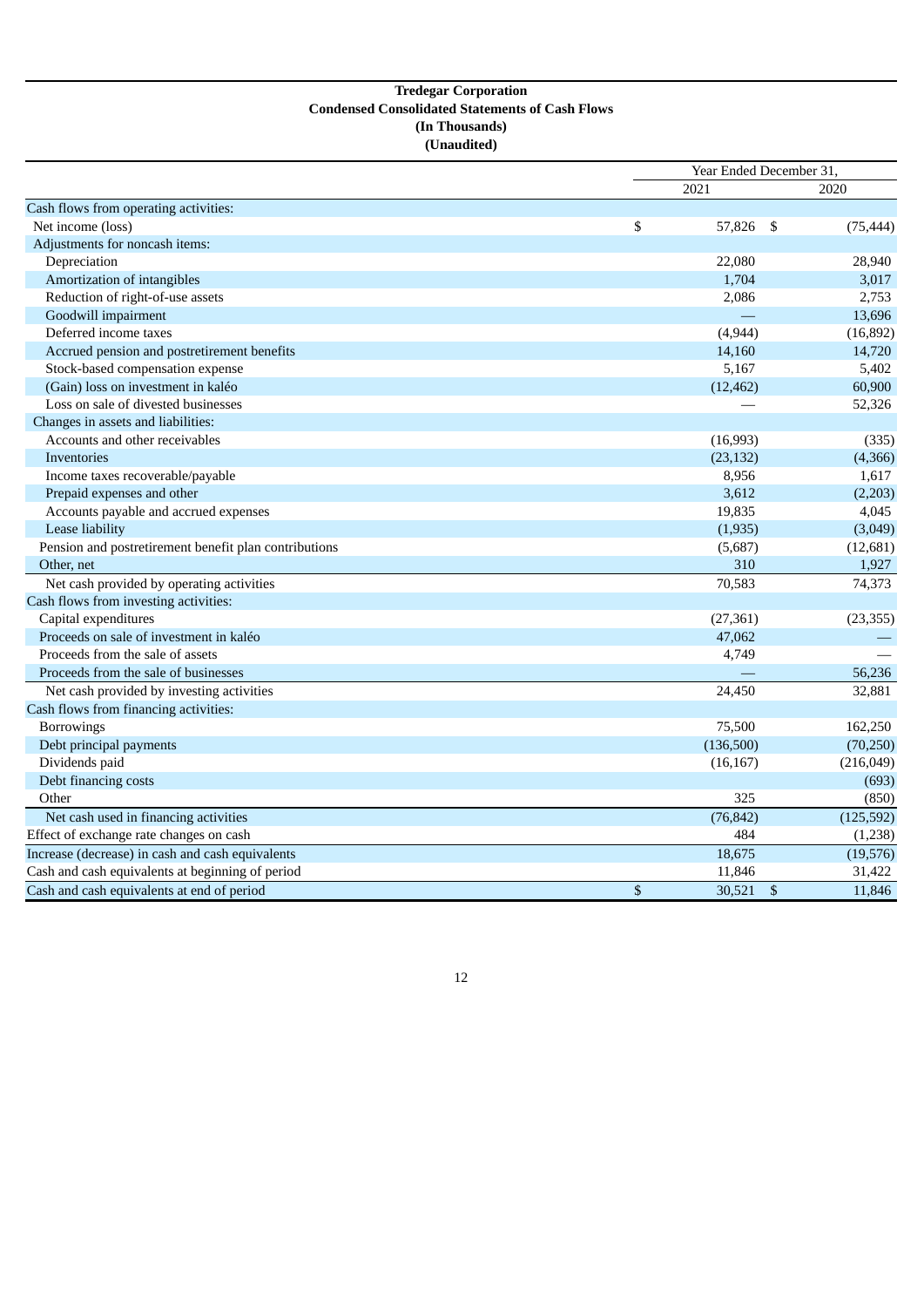## **Notes to the Financial Tables (Unaudited)**

(a) Tredegar's presentation of net income (loss) and diluted earnings (loss) per share from ongoing operations are non-GAAP financial measures that exclude the effects of gains or losses associated with plant shutdowns, asset impairments and restructurings, gains or losses from the sale of assets, goodwill impairment charges, and other items (which includes gains and losses for an investment accounted for under the fair value method) which have been presented separately and removed from net income (loss) from continuing operations and diluted earnings (loss) per share as reported under GAAP. Net income (loss) and diluted earnings (loss) per share from ongoing operations are key financial and analytical measures used by management to gauge the operating performance of Tredegar's ongoing operations. They are not intended to represent the stand-alone results for Tredegar's ongoing operations under GAAP and should not be considered as an alternative to net income (loss) from continuing operations or earnings (loss) per share as defined by GAAP. They exclude items that management believes do not relate to Tredegar's ongoing operations. A reconciliation to net income (loss) and diluted earnings (loss) per share from ongoing operations for the three months and the years ended December 31, 2021 and 2020 is shown below:

|                                                                                                                                                                                                                |              | Three Months Ended December<br>31. |       | Year Ended December 31, |        |  |
|----------------------------------------------------------------------------------------------------------------------------------------------------------------------------------------------------------------|--------------|------------------------------------|-------|-------------------------|--------|--|
| millions, except per share data)                                                                                                                                                                               |              | 2021                               | 2020  | 2021                    | 2020   |  |
| t income (loss) from continuing operations as reported under GAAP <sup>1</sup>                                                                                                                                 | $\mathbb{S}$ | $21\,$                             | 6\$   | 57\$9                   | (16.8) |  |
| ter-tax effects of:                                                                                                                                                                                            |              |                                    |       |                         |        |  |
| ains) losses associated with plant shutdowns, asset impairments and restructurings                                                                                                                             |              | 0.3                                | 1.2   | 0.5                     | 1.2    |  |
| ains) losses from sale of assets and other:                                                                                                                                                                    |              |                                    |       |                         |        |  |
| (Gain) loss associated with the investment in kaléo                                                                                                                                                            |              | (9.1)                              | (0.1) | (10.0)                  | 47.6   |  |
| Loss on sale of Bright View Technologies                                                                                                                                                                       |              |                                    | 1.8   |                         | 1.8    |  |
| One-time tax credit in Brazil for unemployment/social security insurance non-income<br>taxes resulting from a favorable decision by Brazil's Supreme Court regarding the<br>calculation of such $\text{tax}^2$ |              |                                    |       | (6.6)                   |        |  |
| Tax benefit associated with the release of a deferred tax valuation allowance on excess<br>capital losses primarily due to sale of kaléo                                                                       |              | (5.5)                              |       | (5.4)                   |        |  |
| Other                                                                                                                                                                                                          |              | (0.9)                              | 0.3   | 3.2                     | 6.5    |  |
| odwill impairment                                                                                                                                                                                              |              |                                    |       |                         | 10.5   |  |
| t income (loss) from ongoing operations <sup>1</sup>                                                                                                                                                           | $\mathbb{S}$ | 652                                | 9.57  | 39\$                    | 50.8   |  |
| mings (loss) from continuing operations per share as reported under GAAP (diluted)                                                                                                                             | $\mathbb{S}$ | 0.6B                               | 0.19  | 1.72                    | (0.51) |  |
| ter-tax effects per diluted share of:                                                                                                                                                                          |              |                                    |       |                         |        |  |
| ains) losses associated with plant shutdowns, asset impairments and restructurings                                                                                                                             |              | 0.01                               | 0.04  | 0.02                    | 0.04   |  |
| ains) losses from sale of assets and other:                                                                                                                                                                    |              |                                    |       |                         |        |  |
| (Gain) loss associated with the investment in kaléo                                                                                                                                                            |              | (0.27)                             |       | (0.30)                  | 1.42   |  |
| Loss on sale of Bright View Technologies                                                                                                                                                                       |              |                                    | 0.05  |                         | 0.05   |  |
| One-time tax credit in Brazil for unemployment/social security insurance non-income<br>taxes resulting from a favorable decision by Brazil's Supreme Court regarding the<br>calculation of such $tax^2$        |              |                                    |       | (0.20)                  |        |  |
| Tax benefit associated with the release of a deferred tax valuation allowance on excess<br>capital losses primarily due to sale of kaléo                                                                       |              | (0.16)                             |       | (0.16)                  |        |  |
| Other                                                                                                                                                                                                          |              | (0.03)                             | 0.01  | 0.10                    | 0.19   |  |
| odwill impairment                                                                                                                                                                                              |              |                                    |       |                         | 0.32   |  |
| mings (loss) per share from ongoing operations (diluted)                                                                                                                                                       | \$           | 0.1B                               | 0.29  | 1.18                    | 1.51   |  |

1.Reconciliations of the pre-tax and post-tax balances attributed to net income (loss) are shown in Note (f).

2. For more information see Note 9 "Other income (expense), net" to the Consolidated Financial Statements in Item 15 of the Form 10-K.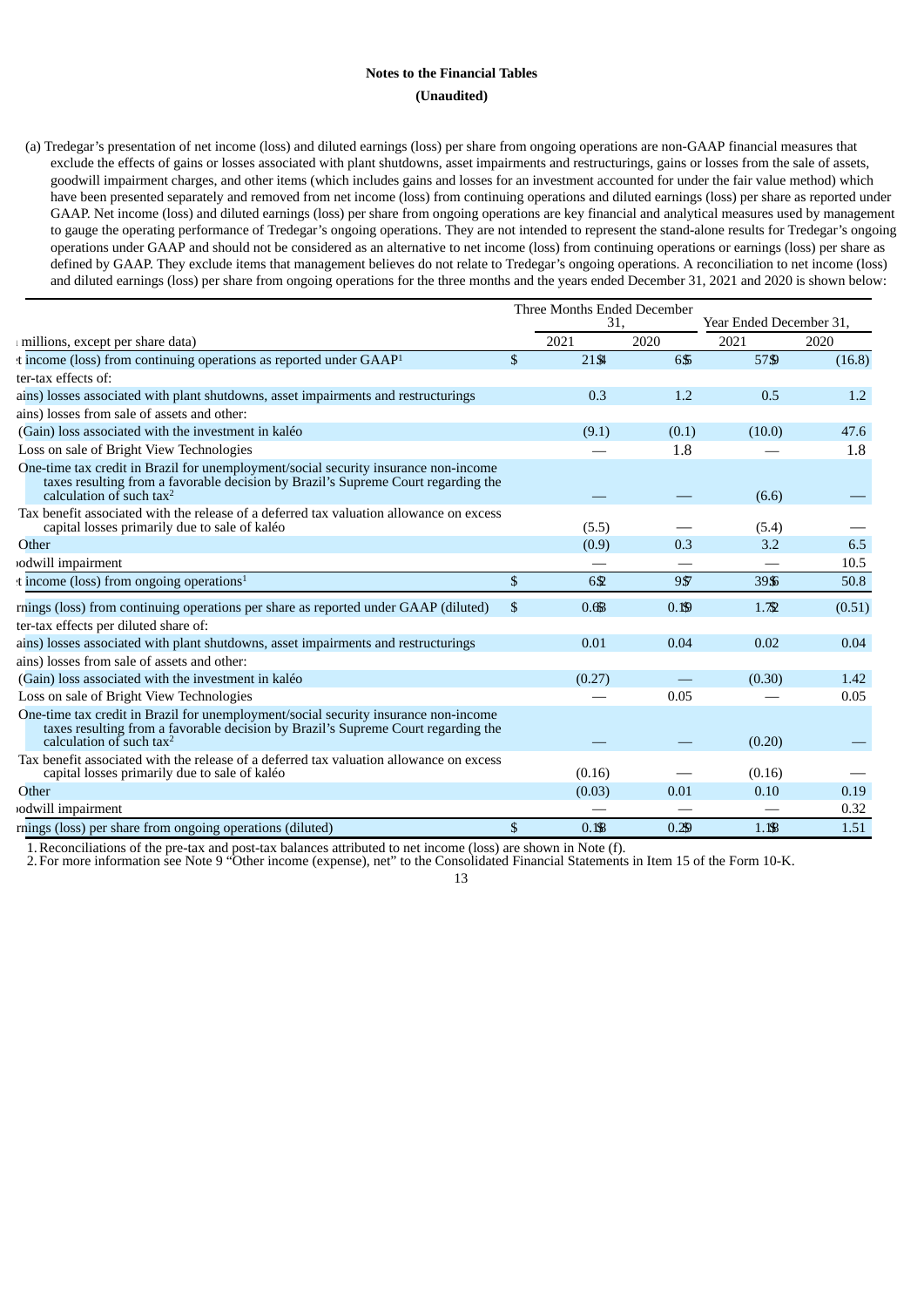- (b) EBITDA (earnings before interest, taxes, depreciation and amortization) from ongoing operations is the key profitability metric used by the Company's chief operating decision maker to assess segment financial performance. For more business segment information, see Note 13 in the Notes to Financial Statements in the Form 10-K.
	- EBIT (earnings before interest and taxes) from ongoing operations is a non-GAAP financial measure included in the accompanying tables and the reconciliation of segment financial information to consolidated results for the Company in the net sales and EBITDA from ongoing operations by segment statements. It is not intended to represent the stand-alone results for Tredegar's ongoing operations under GAAP and should not be considered as an alternative to net income (loss) from continuing operations as defined by GAAP. The Company believes that EBIT is a widely understood and utilized metric that is meaningful to certain investors and that including this financial metric in the reconciliation of management's performance metric, EBITDA from ongoing operations, provides useful information to those investors that primarily utilize EBIT to analyze the Company's core operations.
- (c) Gains and losses associated with plant shutdowns, asset impairments, restructurings and other items for the three months and the years ended December 31, 2021 and 2020 detailed below are shown in the statements of net sales and EBITDA from ongoing operations by segment and are included in "Asset impairments and costs associated with exit and disposal activities, net of adjustments" in the condensed consolidated statements of income, unless otherwise noted.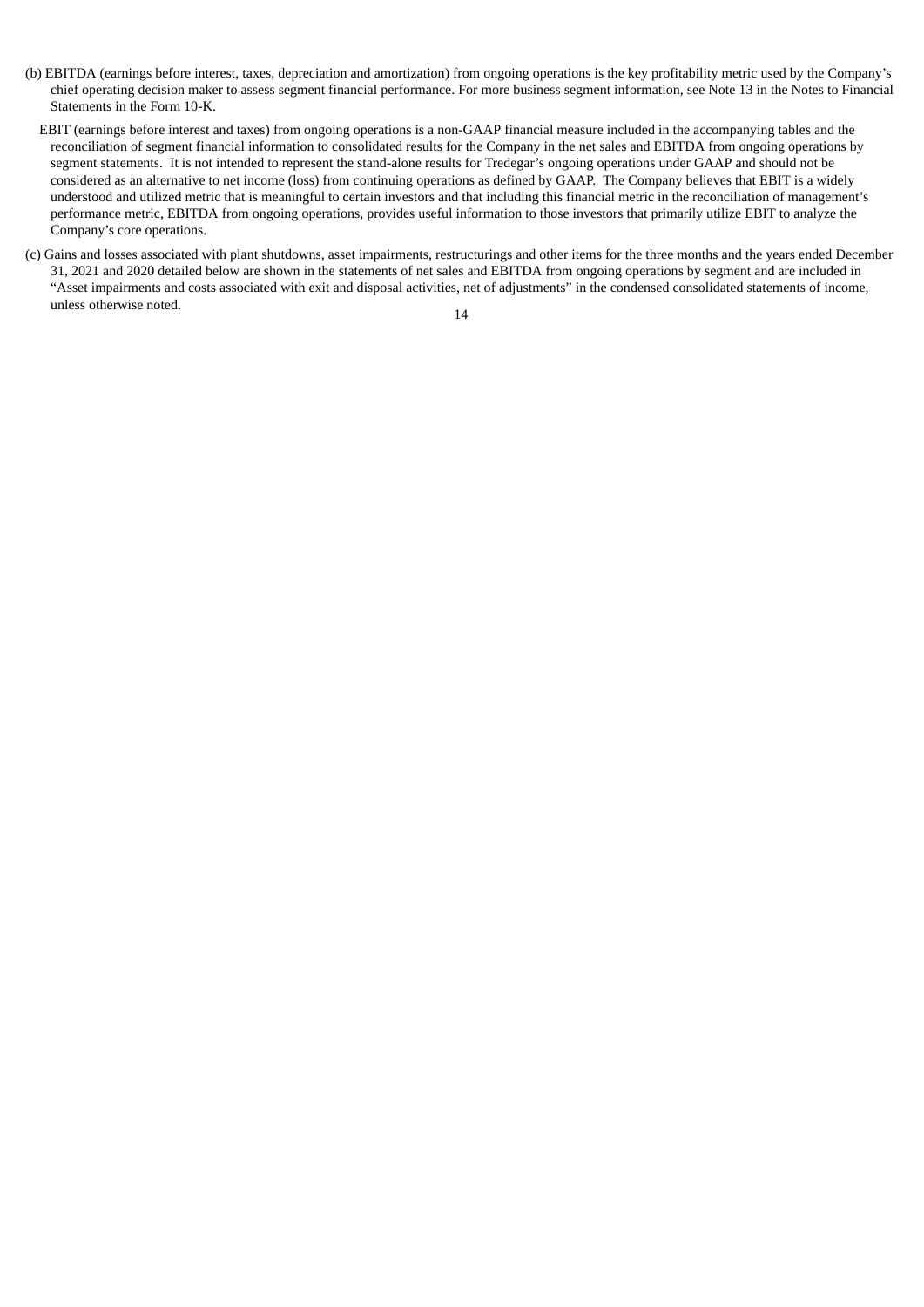|                                                                                                                                                       |               | <b>Three Months Ended</b><br>December 31, 2021<br>Year Ended December 31, 2021 |                  |                   |            |  |  |
|-------------------------------------------------------------------------------------------------------------------------------------------------------|---------------|--------------------------------------------------------------------------------|------------------|-------------------|------------|--|--|
| (in millions)                                                                                                                                         |               | Pre-Tax                                                                        | Net of Tax       | Pre-Tax           | Net of Tax |  |  |
| <b>Aluminum Extrusions:</b>                                                                                                                           |               |                                                                                |                  |                   |            |  |  |
| (Gains) losses from sale of assets, investment writedowns and other items:                                                                            |               |                                                                                |                  |                   |            |  |  |
| Consulting expenses for ERP feasibility study <sup>1</sup>                                                                                            | $\mathbb{S}$  | $0.3 \text{ } $$                                                               | $0.2 \text{ } $$ | $0.3 \text{ } $$  | 0.2        |  |  |
| Futura intangible amortization out-of-period adjustment <sup>6</sup>                                                                                  |               | (0.9)                                                                          | (0.7)            | (0.9)             | (0.7)      |  |  |
| Vacation accrual policy change <sup>5</sup>                                                                                                           |               | (2.9)                                                                          | (2.2)            | (2.9)             | (2.2)      |  |  |
| Environmental charges at Newnan, Georgia plant <sup>3</sup>                                                                                           |               | 0.1                                                                            | 0.1              | 0.2               | 0.2        |  |  |
| COVID-19-related expenses, net of relief <sup>2</sup>                                                                                                 |               | (0.1)                                                                          | (0.1)            | 0.1               | 0.1        |  |  |
| <b>Total for Aluminum Extrusions</b>                                                                                                                  | \$            | $(3.5)$ \$                                                                     | $(2.7)$ \$       | $(3.2)$ \$        | (2.4)      |  |  |
| PE Films:                                                                                                                                             |               |                                                                                |                  |                   |            |  |  |
| (Gains) losses associated with plant shutdowns, asset impairments and<br>restructurings:                                                              |               |                                                                                |                  |                   |            |  |  |
| Other restructuring costs - severance                                                                                                                 | $\mathbf{\$}$ | $0.3 \text{ } $$                                                               | $0.3 \text{ } $$ | $0.4 \text{ } $$  | 0.3        |  |  |
| (Gain) losses from sale of assets, investment writedowns and other items:                                                                             |               |                                                                                |                  |                   |            |  |  |
| Vacation accrual policy change <sup>5</sup>                                                                                                           |               | (0.5)                                                                          | (0.4)            | (0.5)             | (0.4)      |  |  |
| COVID-19-related expenses <sup>2</sup>                                                                                                                |               | 0.1                                                                            | 0.1              | 0.5               | 0.3        |  |  |
| <b>Total for PE Films</b>                                                                                                                             | \$            | $(0.1)$ \$                                                                     | $-$ \$           | $0.4 \text{ } $$  | 0.2        |  |  |
| Flexible Packaging Films:                                                                                                                             |               |                                                                                |                  |                   |            |  |  |
| (Gains) losses from sale of assets, investment writedowns and other items:                                                                            |               |                                                                                |                  |                   |            |  |  |
| One-time tax credit in Brazil for unemployment/social security insurance non-                                                                         |               |                                                                                |                  |                   |            |  |  |
| income taxes resulting from a favorable decision by Brazil's Supreme Court<br>regarding the calculation of such taxes $2,4$                           | \$            | $-$ \$                                                                         | — \$             | $(8.5)$ \$        | (6.6)      |  |  |
| COVID-19-related expenses <sup>2</sup>                                                                                                                |               | 0.1                                                                            | 0.1              | 0.1               | 0.1        |  |  |
| <b>Total for Flexible Packaging Films</b>                                                                                                             | \$            | $0.1\text{ }$$                                                                 | $0.1$ \$         | $(8.4)$ \$        | (6.5)      |  |  |
|                                                                                                                                                       |               |                                                                                |                  |                   |            |  |  |
| Corporate:                                                                                                                                            |               |                                                                                |                  |                   |            |  |  |
| (Gains) losses associated with plant shutdowns, asset impairments and<br>restructurings:                                                              |               |                                                                                |                  |                   |            |  |  |
| Costs, net of gain associated with the sale of the Lake Zurich manufacturing<br>facility assets                                                       | \$            | $(0.1)$ \$                                                                     | $(0.1)$ \$       | $0.1 \text{ }$ \$ | 0.1        |  |  |
| Other restructuring costs - severance                                                                                                                 |               | 0.2                                                                            | 0.1              | 0.2               | 0.1        |  |  |
| (Gain) losses from sale of assets, investment writedowns and other items:                                                                             |               |                                                                                |                  |                   |            |  |  |
| Professional fees associated with business development activities and other <sup>1</sup>                                                              |               | 1.6                                                                            | 1.3              | 3.9               | 3.1        |  |  |
| Professional fees associated with internal control over financial reporting <sup>1</sup>                                                              |               | 1.2                                                                            | 0.9              | 3.1               | 2.3        |  |  |
| Write-down of investment in Harbinger Capital Partners Special Situations Fund <sup>2</sup>                                                           |               |                                                                                |                  | 0.5               | 0.4        |  |  |
| Stock compensation expense associated with the fair value remeasurement of<br>awards granted at the time of the 2020 Special Dividend <sup>1</sup>    |               |                                                                                |                  | 0.4               | 0.3        |  |  |
| Transition service fees, net of corporate costs associated with the divested<br>Personal Care Films business <sup>2</sup>                             |               | 0.2                                                                            | 0.1              | (0.3)             | (0.2)      |  |  |
| Vacation accrual policy change <sup>5</sup>                                                                                                           |               | (0.4)                                                                          | (0.3)            | (0.4)             | (0.3)      |  |  |
| Tax benefit associated with the release of a deferred tax valuation allowance on<br>excess capital losses primarily due to sale of kaléo <sup>7</sup> |               |                                                                                | (5.5)            |                   | (5.4)      |  |  |
| <b>Total for Corporate</b>                                                                                                                            | \$            | 2.7 <sup>5</sup>                                                               | $(3.5)$ \$       | 7.5 <sup>5</sup>  | 0.4        |  |  |
|                                                                                                                                                       |               |                                                                                |                  |                   |            |  |  |

1.Included in "Selling, R&D and general expenses" in the condensed consolidated statements of income.

2. Included in "Other income (expense), net" in the condensed consolidated statements of income.

3. Included in "Costs of goods sold" in the condensed consolidated statements of income.

4. For more information, see Note 9 "Other income (expense), net" to the Consolidated Financial Statements in the Form 10-K.

5. For more information, see Note 6 "Accrued expenses" to the Consolidated Financial Statements in the Form 10-K.

6. Included in "Amortization of identifiable intangibles" in the condensed consolidated statements of income.

7. Included in "Income tax expense (benefit)" in the condensed consolidated statements of income.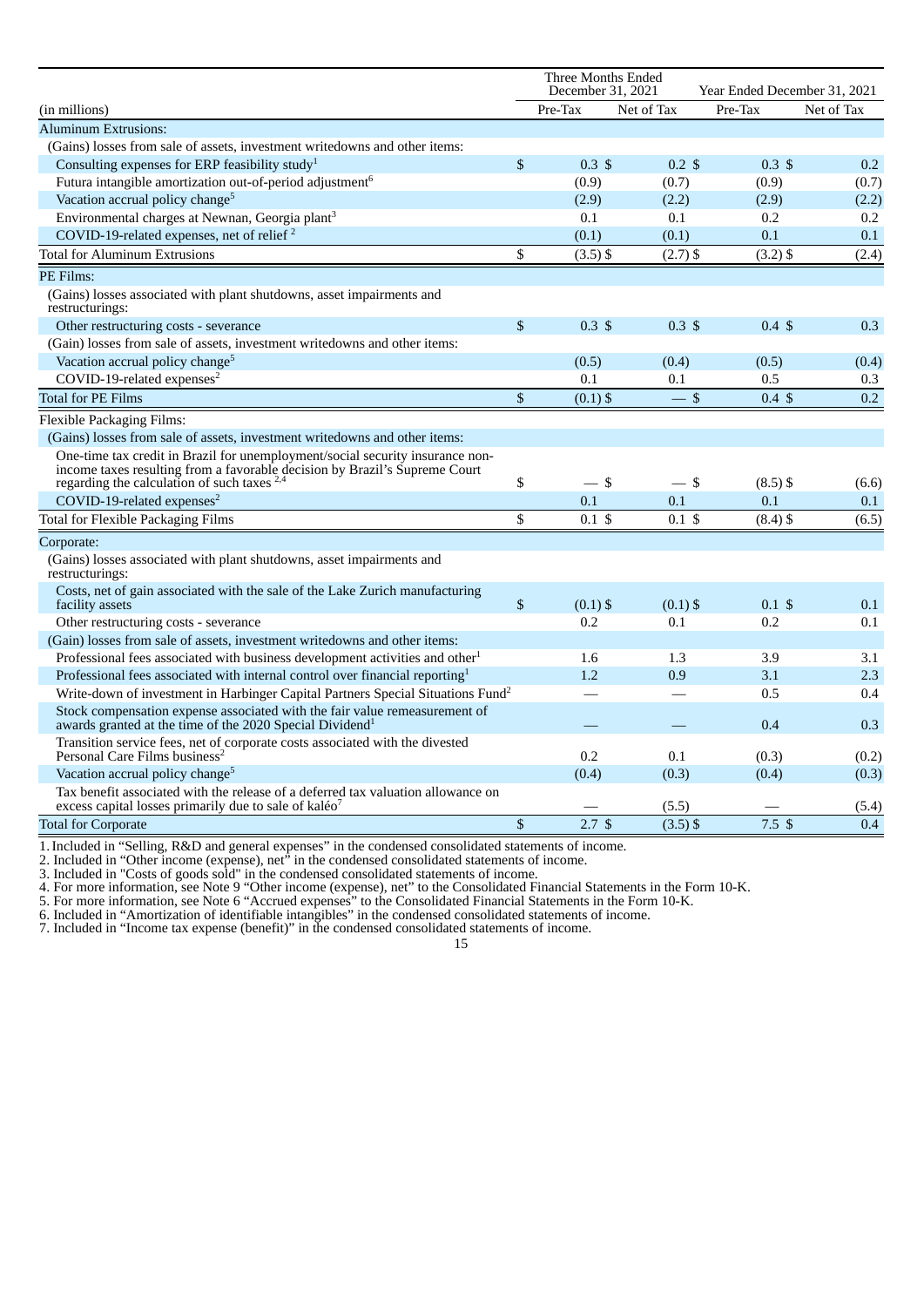|                                                                                                                                               | Three Months Ended December |                |                              |            |       |  |  |  |  |
|-----------------------------------------------------------------------------------------------------------------------------------------------|-----------------------------|----------------|------------------------------|------------|-------|--|--|--|--|
|                                                                                                                                               |                             | 31, 2020       | Year Ended December 31, 2020 |            |       |  |  |  |  |
| in millions)                                                                                                                                  | Pre-Tax                     | Net of Tax     | Pre-Tax                      | Net of Tax |       |  |  |  |  |
| uminum Extrusions:                                                                                                                            |                             |                |                              |            |       |  |  |  |  |
| Gains) losses from sale of assets, investment writedowns and other items:                                                                     |                             |                |                              |            |       |  |  |  |  |
| Consulting expenses for ERP feasibility study <sup>2</sup>                                                                                    | $\sqrt{2}$                  | $\mathbf{0.1}$ | $\mathbf{0.1}$               | 3.3        | 1.0   |  |  |  |  |
| Environmental charges at Newnan, Georgia plant <sup>1</sup>                                                                                   |                             | 0.3            | 0.3                          | 0.3        | 0.3   |  |  |  |  |
| $COVID-19$ -related expenses <sup>3</sup>                                                                                                     |                             | 0.5            | 0.3                          | 1.9        | 1.4   |  |  |  |  |
| tal for Aluminum Extrusions                                                                                                                   | \$                          | 0.9            | $\mathbf{0.7}$               | 3.5        | 2.7   |  |  |  |  |
| Films:                                                                                                                                        |                             |                |                              |            |       |  |  |  |  |
| Gains) losses associated with plant shutdowns, asset impairments and<br>restructurings:                                                       |                             |                |                              |            |       |  |  |  |  |
| Surface Protection restructuring costs - severance                                                                                            | $\mathbb{S}$                | \$.6           | \$.2                         | \$.6       | 1.2   |  |  |  |  |
| Gain) losses from sale of assets, investment writedowns and other items:                                                                      |                             |                |                              |            |       |  |  |  |  |
| $COVID-19$ -related expenses <sup>3</sup>                                                                                                     |                             | 0.2            | 0.1                          | 0.3        | 0.3   |  |  |  |  |
| tal for PE Films                                                                                                                              | \$                          | \$.8           | \$3.3                        | \$.9       | 1.5   |  |  |  |  |
| rporate:                                                                                                                                      |                             |                |                              |            |       |  |  |  |  |
| Gain) losses from sale of assets, investment writedowns and other items:                                                                      |                             |                |                              |            |       |  |  |  |  |
| Professional fees associated with business development activities and other <sup>2</sup>                                                      | $\mathbb{S}$                | $\mathbf{0.3}$ | $\mathbf{0.1}$               | 3.5        | 2.8   |  |  |  |  |
| Professional fees associated with internal control over financial reporting and                                                               |                             |                |                              |            |       |  |  |  |  |
| implementation of new accounting guidance <sup>2</sup>                                                                                        |                             | 1.0            | 0.7                          | 2.0        | 1.4   |  |  |  |  |
| Accelerated recognition of stock option-based compensation <sup>2</sup>                                                                       |                             |                |                              | 0.1        | 0.1   |  |  |  |  |
| Corporate costs associated with the divested Personal Care business <sup>2</sup>                                                              |                             | (0.3)          | (0.2)                        | 0.9        | 0.7   |  |  |  |  |
| Allocation of changes in effective state tax rates resulting primarily from the sale of<br>Personal Care Films <sup>4</sup>                   |                             |                | (1.5)                        |            | (1.5) |  |  |  |  |
| Loss on sale of Bright View Technologies <sup>3</sup>                                                                                         |                             | 2.3            | 1.8                          | 2.3        | 1.8   |  |  |  |  |
| Write-down of investment in Harbinger Capital Partners Special Situations Fund <sup>3</sup>                                                   |                             | 0.1            | 0.1                          | 0.4        | 0.3   |  |  |  |  |
| U.S. tax on foreign branch income <sup>4</sup>                                                                                                |                             |                |                              |            | (0.6) |  |  |  |  |
| Stock compensation expense associated with the fair value remeasurement of<br>awards granted at the time of the Special Dividend <sup>2</sup> |                             | 0.4            | 0.3                          | 0.4        | 0.3   |  |  |  |  |
| tal for Corporate                                                                                                                             | \$                          | 3.8            | \$3.3                        | 9.6        | 5.3   |  |  |  |  |

Included in "Cost of goods sold" in the condensed consolidated statements of income.

2. Included in "Selling, R&D and general expenses" in the condensed consolidated statements of income.

3. Included in "Other income (expense), net" in the condensed consolidated statements of income.

4. Included in "Income tax expense (benefit)" in the condensed consolidated statements of income.

(d) A pre-tax gain of \$12.8 million on the Company's investment in kaléo was recognized in the year ended December 31, 2021 compared to a pre-tax loss of \$60.9 million in the year ended December 31, 2020 which is reported in "Other income (expense), net" in the condensed consolidated statements of income. The year of 2021 also included a receipt of a \$0.3 million dividend. On December 27, 2021, the Company completed the sale of its approximate 18% ownership interest in kaléo, which resulted in Tredegar receiving total cash proceeds of \$47.1 million.

(e) In the first quarter of 2020, the operations of Aluminum Extrusions' Niles, Michigan and Elkhart, Indiana facilities (which were acquired as "AACOA" in October 2012) were expected to be severely impacted by the COVID-19 pandemic, with over 80% of the aluminum extrusions manufactured at these facilities sold to customers that make consumer durable products, such as recreational boating and power sports vehicles, and to customers serving the building and construction and automotive markets. As a result, a goodwill impairment charge of \$13.7 million was recognized in Aluminum Extrusions, which represented the entire amount of goodwill associated with the acquisition of AACOA. 16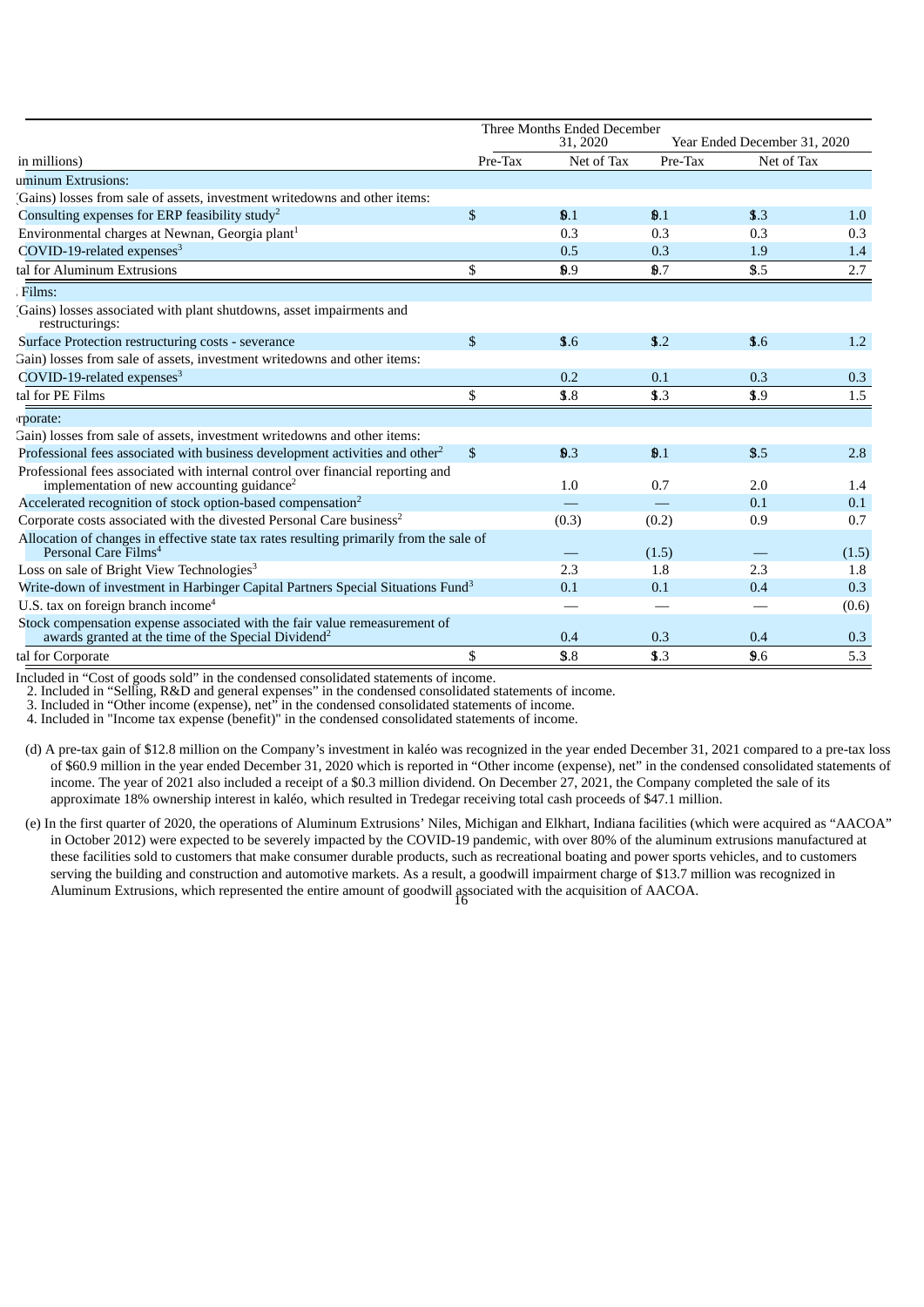(f) Tredegar's presentation of net income (loss) from ongoing operations is a non-GAAP financial measure that excludes the effects of gains or losses associated with plant shutdowns, asset impairments and restructurings, gains or losses from the sale of assets, goodwill impairment charges, and other items (which includes gains and losses for an investment accounted for under the fair value method), which has been presented separately and removed from net income (loss) from continuing operations as reported under GAAP. Net income (loss) from ongoing operations is a key financial and analytical measure used by management to gauge the operating performance of Tredegar's ongoing operations. It is not intended to represent the standalone results for Tredegar's ongoing operations under GAAP and should not be considered as an alternative to net income (loss) from continuing operations as defined by GAAP. It excludes items that we believe do not relate to Tredegar's ongoing operations.

Reconciliations of the pre-tax and post-tax balances attributed to net income (loss) from ongoing operations for the three and twelve ended December 31, 2021 and 2020 and are shown below in order to show the impact on the effective tax rate:

| (In millions)                                                                |               | Taxes Expense<br>Pre-Tax<br>(Benefit) |               |       | After-Tax      |        | <b>Effective Tax</b><br>Rate |
|------------------------------------------------------------------------------|---------------|---------------------------------------|---------------|-------|----------------|--------|------------------------------|
| <b>Three Months Ended December 31, 2021</b>                                  |               | (a)                                   |               | (b)   |                |        | (b)/(a)                      |
| Net income (loss) from continuing operations reported under GAAP             | \$            | 19.9                                  | $\mathbf{\$}$ | (1.5) | $\mathfrak{S}$ | 21.4   | $(7.5)\%$                    |
| Losses associated with plant shutdowns, asset impairments and restructurings |               | 0.4                                   |               | 0.1   |                | 0.3    |                              |
| (Gains) losses from sale of assets and other                                 |               | (12.7)                                |               | 2.8   |                | (15.5) |                              |
| Net income (loss) from ongoing operations                                    | \$.           | 7.6                                   | \$.           | 1.4   | \$             | 6.2    | 18.4 %                       |
| <b>Three Months Ended December 31, 2020</b>                                  |               |                                       |               |       |                |        |                              |
| Net income (loss) from continuing operations reported under GAAP             | \$            | 6.6                                   | \$            | 0.1   | \$             | 6.5    | 1.5 %                        |
| Losses associated with plant shutdowns, asset impairments and restructurings |               | 1.6                                   |               | 0.4   |                | 1.2    |                              |
| (Gains) losses from sale of assets and other                                 |               | 4.8                                   |               | 2.8   |                | 2.0    |                              |
| Net income (loss) from ongoing operations                                    | $\mathbf{\$}$ | 13.0                                  | $\mathbf{\$}$ | 3.3   | -\$            | 9.7    | 25.4 %                       |
| Year Ended December 31, 2021                                                 |               |                                       |               |       |                |        |                              |
| Net income (loss) from continuing operations reported under GAAP             | $\mathbf{\$}$ | 67.2                                  | -\$           | 9.3   | -\$            | 57.9   | 13.8 %                       |
| Losses associated with plant shutdowns, asset impairments and restructurings |               | 0.7                                   |               | 0.2   |                | 0.5    |                              |
| (Gains) losses from sale of assets and other                                 |               | (17.2)                                |               | 1.6   |                | (18.8) |                              |
| Net income (loss) from ongoing operations                                    | \$            | 50.7                                  | - \$          | 11.1  | \$             | 39.6   | 21.9%                        |
| Year Ended December 31, 2020                                                 |               |                                       |               |       |                |        |                              |
| Net income (loss) from continuing operations reported under GAAP             | \$            | $(25.0)$ \$                           |               | (8.2) | \$             | (16.8) | 32.8 %                       |
| Losses associated with plant shutdowns, asset impairments and restructurings |               | 1.6                                   |               | 0.4   |                | 1.2    |                              |
| (Gains) losses from sale of assets and other                                 |               | 74.3                                  |               | 18.4  |                | 55.9   |                              |
| Goodwill impairment                                                          |               | 13.7                                  |               | 3.2   |                | 10.5   |                              |
| Net income (loss) from ongoing operations                                    | \$            | 64.6                                  | \$            | 13.8  | \$             | 50.8   | 21.4 %                       |

(g) Net debt is calculated as follows:

|                                 | December 31, | December 31, |  |  |
|---------------------------------|--------------|--------------|--|--|
| (in millions)                   | 2021         | 2020         |  |  |
| <b>Debt</b>                     | 73.0         | 134.0        |  |  |
| Less: Cash and cash equivalents | 30.5         | 11.8         |  |  |
| Net debt                        | 42.5         | 122.2        |  |  |

Net debt is not intended to represent total debt as defined by GAAP. Net debt is utilized by management in evaluating the Company's financial leverage and equity valuation, and management believes that investors also may find net debt to be helpful for the same purposes.

(h) Represents a one-time tax credit in Brazil for unemployment/social security insurance non-income taxes ("PIS/COFINS") resulting from a favorable decision by Brazil's Supreme Court regarding the calculation of such tax. In May 2021, the Brazil Supreme Court ruled in a leading case related to the amount of Brazilian value-added tax to exclude from the calculation of PIS/COFINS. As a result, in the second quarter of 2021, the Company recorded a pre-tax gain of \$8.5 million for certain excess PIS/COFINS paid from 2003 to 2021, that included applicable interest, which the Company applied to required Brazilian federal tax payments during 2021. The pretax gain was recorded in "Other income (expense), net" in the condensed consolidated statements of income.